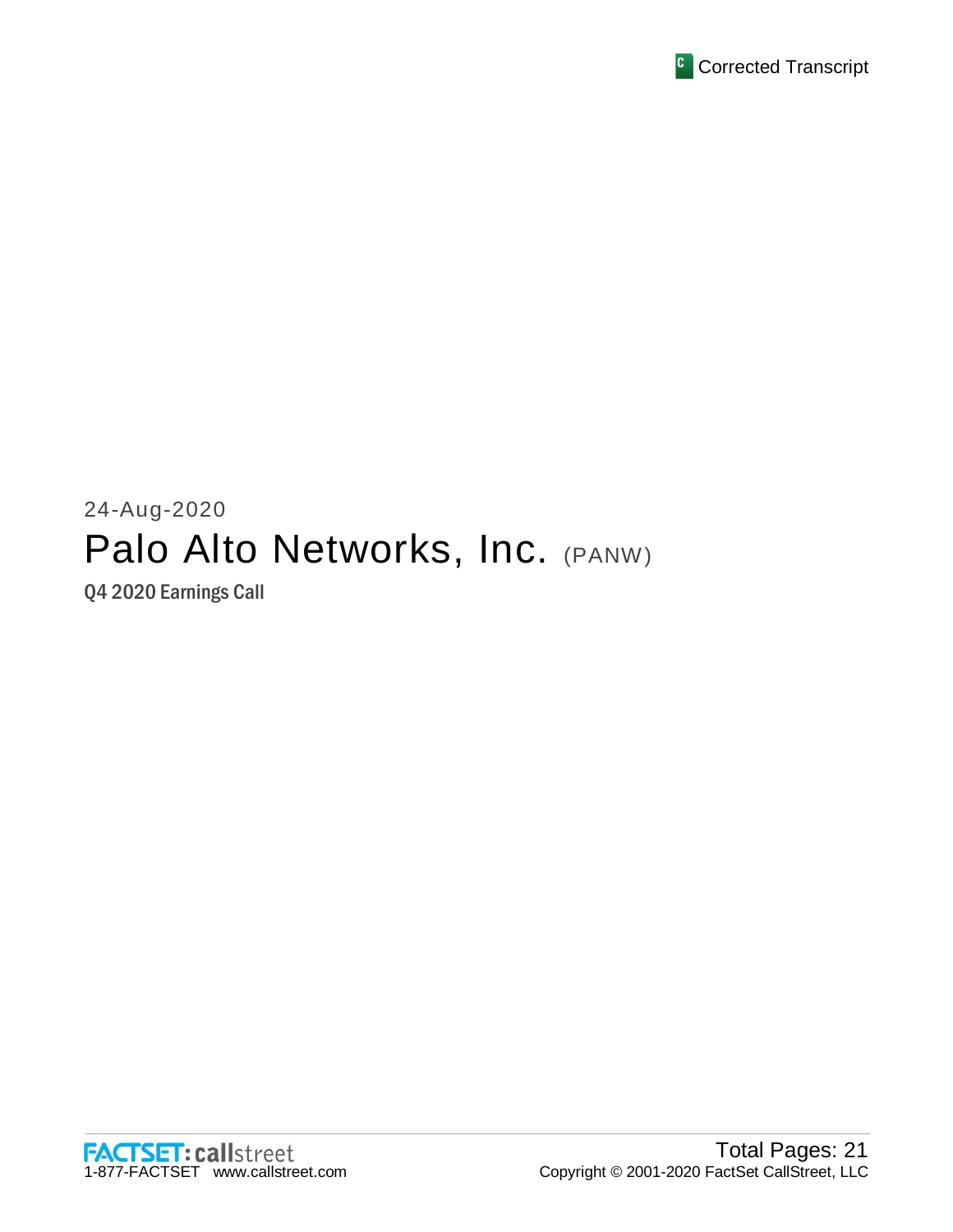# **CORPORATE PARTICIPANTS**

David Niederman Vice President-Investor Relations, Palo Alto Networks, Inc.

Nikesh Arora Chairman & Chief Executive Officer, Palo Alto Networks, Inc. Luis Visoso Chief Financial Officer, Palo Alto Networks, Inc.

Lee Klarich Chief Product Officer, Palo Alto Networks, Inc.

# **OTHER PARTICIPANTS**

Saket Kalia Analyst, Barclays Capital, Inc.

Keith Eric Weiss Analyst, Morgan Stanley & Co. LLC

Philip Winslow Analyst, Wells Fargo Securities LLC

Walter H. Pritchard Analyst, Citigroup Global Markets, Inc.

Fatima Boolani Analyst, UBS Securities LLC

Sterling Auty Analyst, JPMorgan Securities LLC

Catharine Trebnick Analyst, Colliers Securities LLC Patrick Colville Analyst, Deutsche Bank

.....................................................................................................................................................................................................................................................................

Rob D. Owens Analyst, Piper Sandler & Co.

Brian Essex Analyst, Goldman Sachs & Co. LLC

Brent Thill Analyst, Jefferies LLC

Jonathan Ho Analyst, William Blair & Co. LLC

Brad Zelnick Analyst, Credit Suisse Securities (USA) LLC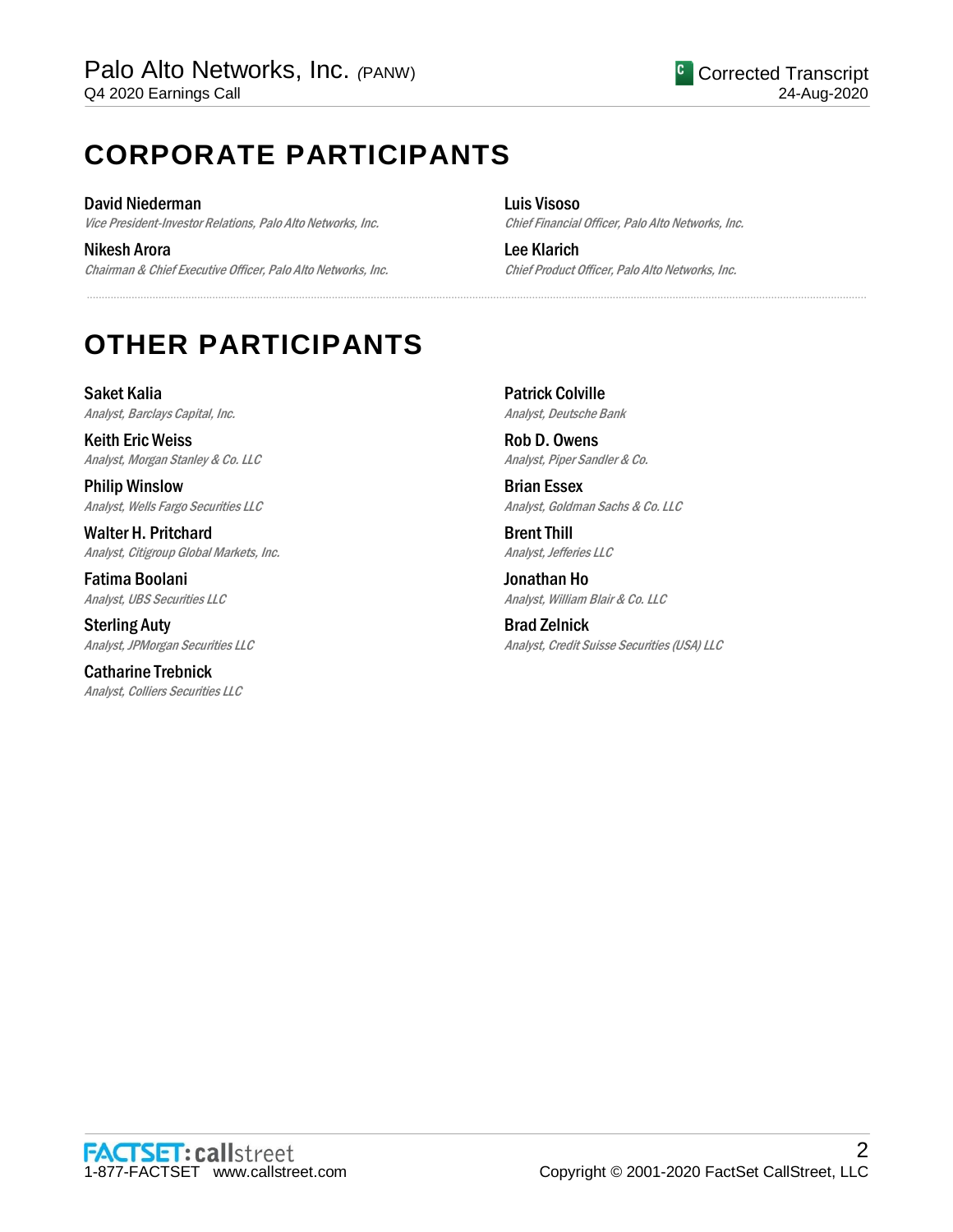# **MANAGEMENT DISCUSSION SECTION**

# David Niederman

Vice President-Investor Relations, Palo Alto Networks, Inc.

Good afternoon and thank you for joining us on today's conference call to discuss Palo Alto Networks Fiscal Fourth Quarter and Fiscal Year 2020 Financial Results. I'm David Niederman, Vice President, Investor Relations. This call is being broadcast live over the web and can be accessed on the Investors section of our website at investors.paloaltonetworks.com. With me on today's call are Nikesh Arora, our Chairman and Chief Executive Officer; Luis Visoso, our Chief Financial Officer; and Lee Klarich, our Chief Product Officer.

This afternoon we issued a press release announcing our results for the fiscal fourth quarter ended July 31, 2020. If you'd like a copy of the release, you can access it online on our website.

We would like to remind you that, during the course of this conference call, management will make forwardlooking statements including statements regarding the duration and impacts of COVID-19 on our business, our customers, the enterprise and cybersecurity industry and global economic conditions, our financial guidance and modeling points for the fiscal first quarter 2021, our expectations with regard to certain financial results and operating metrics for fiscal year 2021, our competitive position and the demand and market opportunity for our products and subscriptions, benefits and timing of new products, features and subscription offerings, including those from our proposed acquisition of The Crypsis Group, ARR and various billings run rates, as well as other financial and operating trends.

These forward-looking statements involve a number of risks and uncertainties, some of which are beyond our control, which could cause actual results to differ materially from those anticipated by these statements. These forward-looking statements apply as of today. You should not rely on them as representing our views in the future, and we undertake no obligation to update these statements after this call.

For more detailed description of factors that could cause actual results to differ, please refer to our Quarterly Report on Form 10-Q filed with the SEC on May 22, 2020, and our earnings release posted a few minutes ago on our website and filed with the SEC on Form 8-K.

Also, please note that certain financial measures we use on this call are expressed on a non-GAAP basis and have been adjusted to exclude certain charges. For historical periods, we have provided reconciliations of these non-GAAP financial measures to GAAP financial measures in the supplemental financial information that can be found in the Investors section of our website located at investors.paloaltonetworks.com.

And finally, once we have completed our formal remarks, we will be posting them to our Investor Relations website under the Quarterly Results section. We'd also like to inform you that we will be virtually participating in the Citi 2020 Global Technology Conference on September 8 and the Deutsche Bank Technology Conference on September 14.

.....................................................................................................................................................................................................................................................................

And with that, I will turn the call over to Nikesh.

Nikesh Arora Chairman & Chief Executive Officer, Palo Alto Networks, Inc.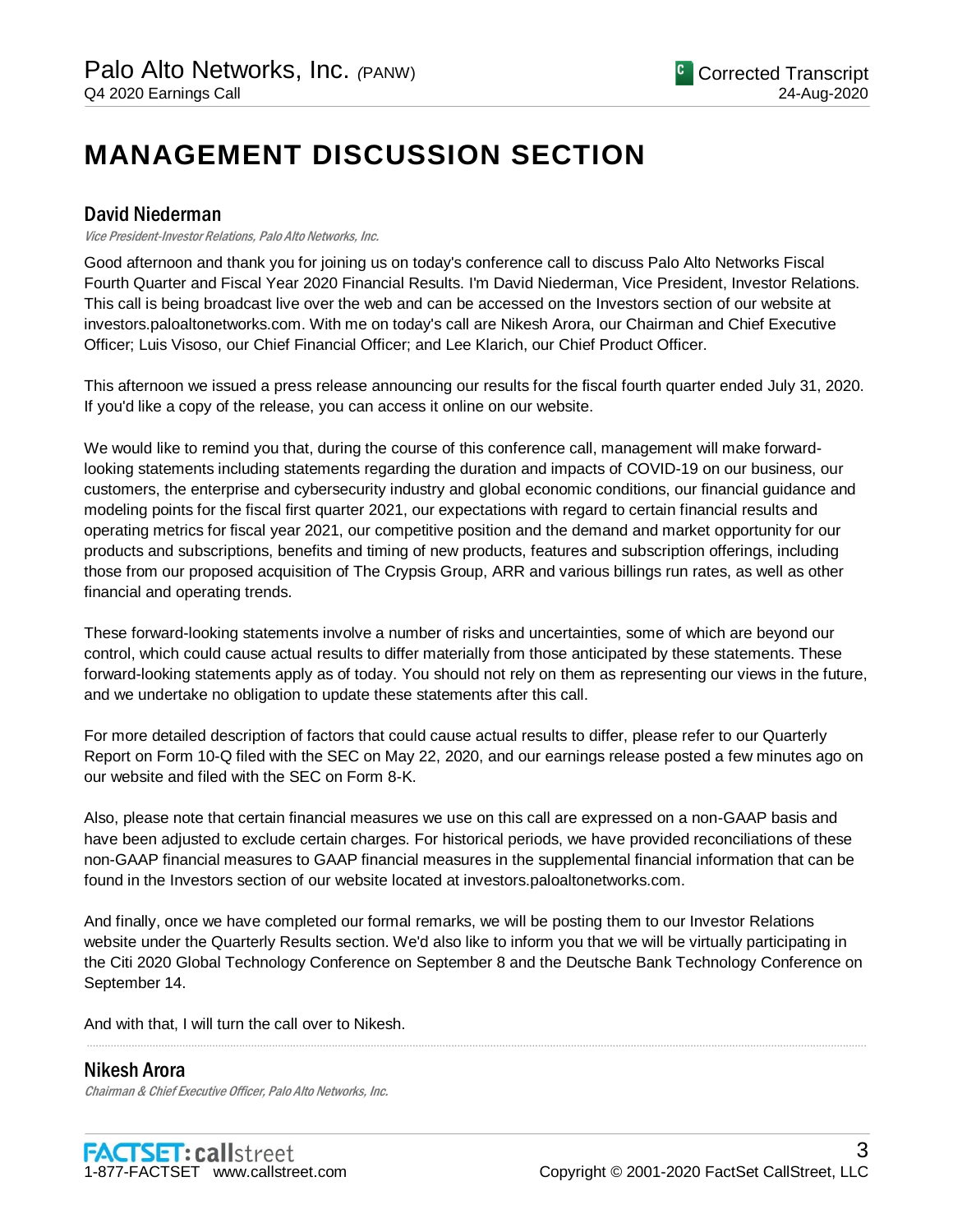# Palo Alto Networks, Inc. *(*PANW) Q4 2020 Earnings Call

Thank you, David. Good afternoon, everyone, and thank you for joining us today for our fiscal fourth quarter and full year 2020 results. I hope you enjoyed the video we showed you before. Our employees made that to celebrate how Palo Alto Networks has responded over the course of the year. I thought it would be a fitting start to everything we're talking about today.

As you can probably tell, we're delighted with our results this quarter and extremely thankful for the resilience that the team at Palo Alto Networks has shown in navigating the current environment. I cannot appreciate their efforts enough. I also want to acknowledge the challenges that people are experiencing globally as a result of COVID-19. This is a difficult time and we need to pool our strength and find empathy to get through it.

Before we talk about the quarter, I wanted to go back and remind you of the journey over the last two years. Two years ago, and my first and subsequent earnings calls, I've shared my observations about the cybersecurity industry. I talked about the need for integrated platform, need for setting platform with industry-leading solutions. I also talked about the need for us to become more relevant in emerging cloud security and the need to focus on AI, ML and automation. Two years later, we are well on our way to transforming from a single product category company to a three-platform company, a company that secures the network with Strata, secures the cloud with Prisma, and a platform for AI/ML applications and automation with Cortex.

We have been building products and acquiring new businesses to make progress towards our vision of providing integrated solutions. We are in the early stages of our journey but excited about the progress we've been able to achieve so far. The success of our transformation has strengthened our resolve to double down on the growth areas in cybersecurity and aspire to be the cybersecurity partner of choice, the partner providing integrated, comprehensive and industry-leading solutions to our customers.

We've had several conversations over the last two years around our M&A approach. As you have seen, successful M&A is an integral part of our approach. We have honed a disciplined framework to ensure that the companies require our productive investment and that they fit well within our long-term strategy. We look for industry-leading solutions that prepare us for tomorrow, and we focus on integration and retaining key talent, talent that has beat all odds and build solutions designed for tomorrow.

We have been able to unlock value by activating our go-to-market and customer success machines with incremental technologies to accelerate the acquired businesses. When we analyze the performance of our acquired companies, we see that we are achieving our stated goal of increasing a given target company's internal business plan by 30% to 40% in the first 12 months of bringing them into the Palo Alto Networks family.

We recently reviewed the M&A history of Palo Alto Networks with our board. I'm delighted to report that the aggregate annual run rate of all businesses that we have acquired is four times what it was pre-acquisition. Just as important, we've also been able to retain the key talent that had helped build the acquired companies.

Let's look at some of the financial highlights from this quarter, starting with NGS. Two years ago, these collective offerings made up approximately 8% of our total billings. We closed FY 2020 with \$928 million in NGS billings, representing approximately 20% of the total. Additionally, NGS ARR was approximately \$650 million in Q4 2020.

Two years ago, we didn't have products that address the automation of cloud security markets. Today, we're doing multimillion dollar deals in these areas, creating a strong foundation for our future growth. This is one of my favorite slides. NGS is growing faster than any of the single-product newer public companies in the space.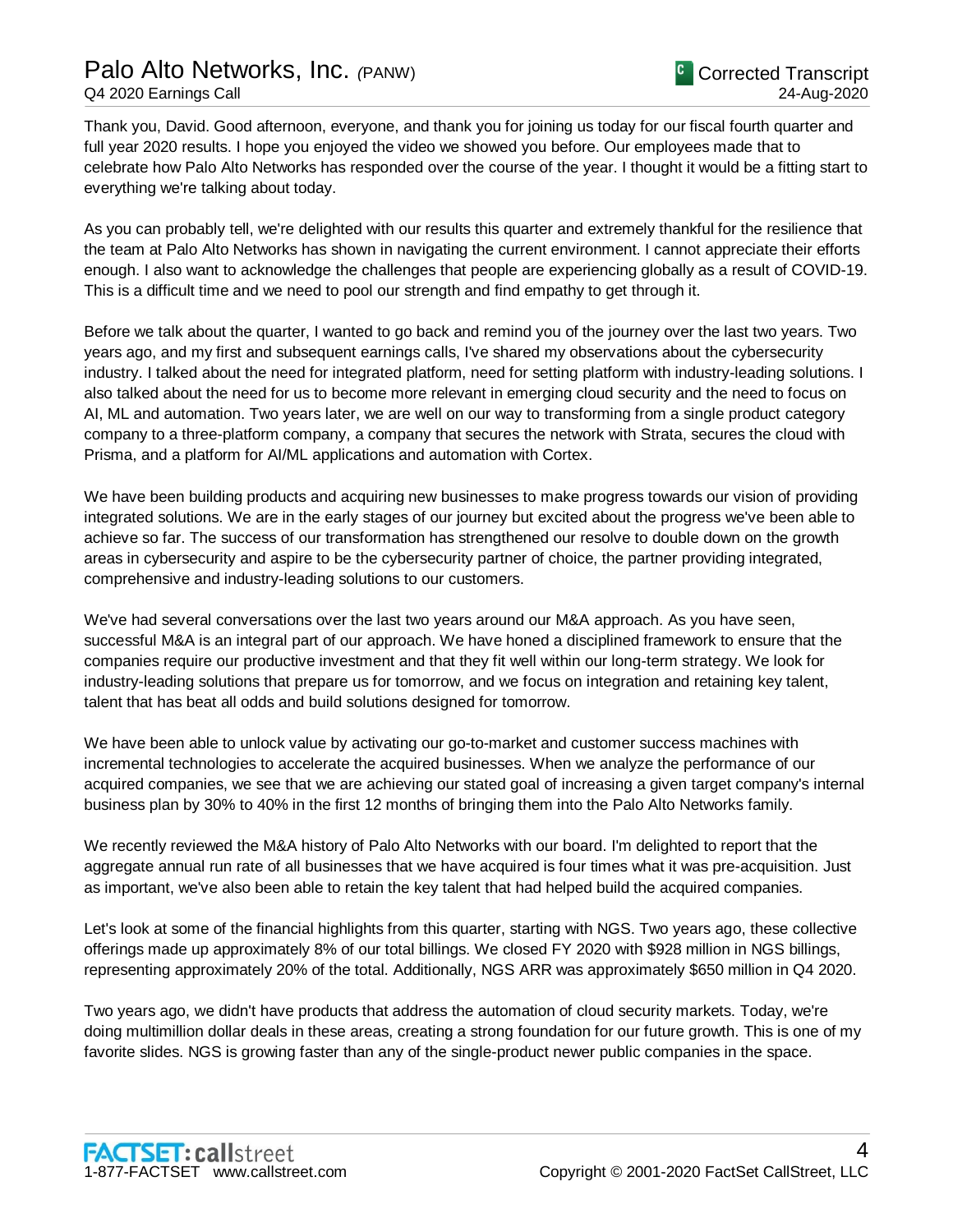Let's take a deeper look in the piece parts of NGS. Turning to Cortex. We drove incredible innovation during 2020. We established a new category by transforming EDR to XDR, delivering detection and response across not just endpoints, but also firewalls and cloud assets. In November, we introduced XDR 2.0, which featured a unified management UI, powerful new endpoint features and ingestion of third-party data and alerts.

XDR is rapidly gaining traction and is the fastest-growing product within NGS two win 1,000 customers. We recently added Managed Threat Hunting, the industry's first threat hunting service operating across integrated endpoint, network and cloud data.

Cortex XDR's momentum continues to accelerate, including a seven-figure deal with a major energy company that chose Palo Alto Networks as the key partner in their digital transformation journey. Cortex XDR helped them drive down the complexity of security operations by standardizing independent detection and response tools onto one superior platform. Through Cortex XDR, they were able to significantly reduce the number of alerts that needed to be triaged and investigated by the security analysts, all while gaining holistic visibility across the entire enterprise.

As security products get more real-time, it becomes more important to manage outcomes and respond rapidly. To aid our customers, we believe it is important to have a team of trained expert professionals to support them. To that end, we announced earlier today our intention to acquire The Crypsis Group, a fast-growing cyber consulting and incident response company. This acquisition allows us to serve current and new customers across a broader set of their cybersecurity needs. Once the transaction closes, Crypsis will bring strong incident response, forensics and consulting capabilities to our XDR portfolio. They have served more than 1,700 organizations across the healthcare, financial services, retail, e-commerce and energy industries.

In addition to being able to predict and prevent cyberattacks, Cortex will also now be able to mitigate the impact of any breach that our customers may face, thus strengthening Palo Alto Networks' position as a cybersecurity partner of choice for its customers. The Crypsis team, including the CEO, will join the Cortex speedboat.

Let's turn to Cortex XDR – XSOAR. XSOAR is the industry's first extended SOAR platform with native threat intelligence management. XSOAR more than doubled their customers and billings in the last year, making it one of the two leading solutions in the market. With the most recent launch of the XSOAR Marketplace, we're opening up the platform to both our partners and customers to enable automation for their security solutions.

One of the key wins I'm most proud to highlight for Q4 was an eight-figure Cortex XSOAR deal with a United States government agency. Cortex XSOAR was chosen as the cornerstone of their global SOC transformation initiative, resulting in a 75% reduction in their Mean Time to Respond by automating key security processes across the organization.

COVID further put XSOAR's real-time collaboration capability into focus, allowing the agency to rapidly shift their security operations to an entirely remote model, enabling them to defend the organization without any on-site personnel.

Let's shift gears to Prisma. Prisma Cloud has come a long way this past year. We started with cloud security posture management and expanded our capabilities into cloud workload protection with Container Security and Serverless Security. Prisma Cloud has by now acquired over 1,800 customers and boasts 14% of the Global 2000 list.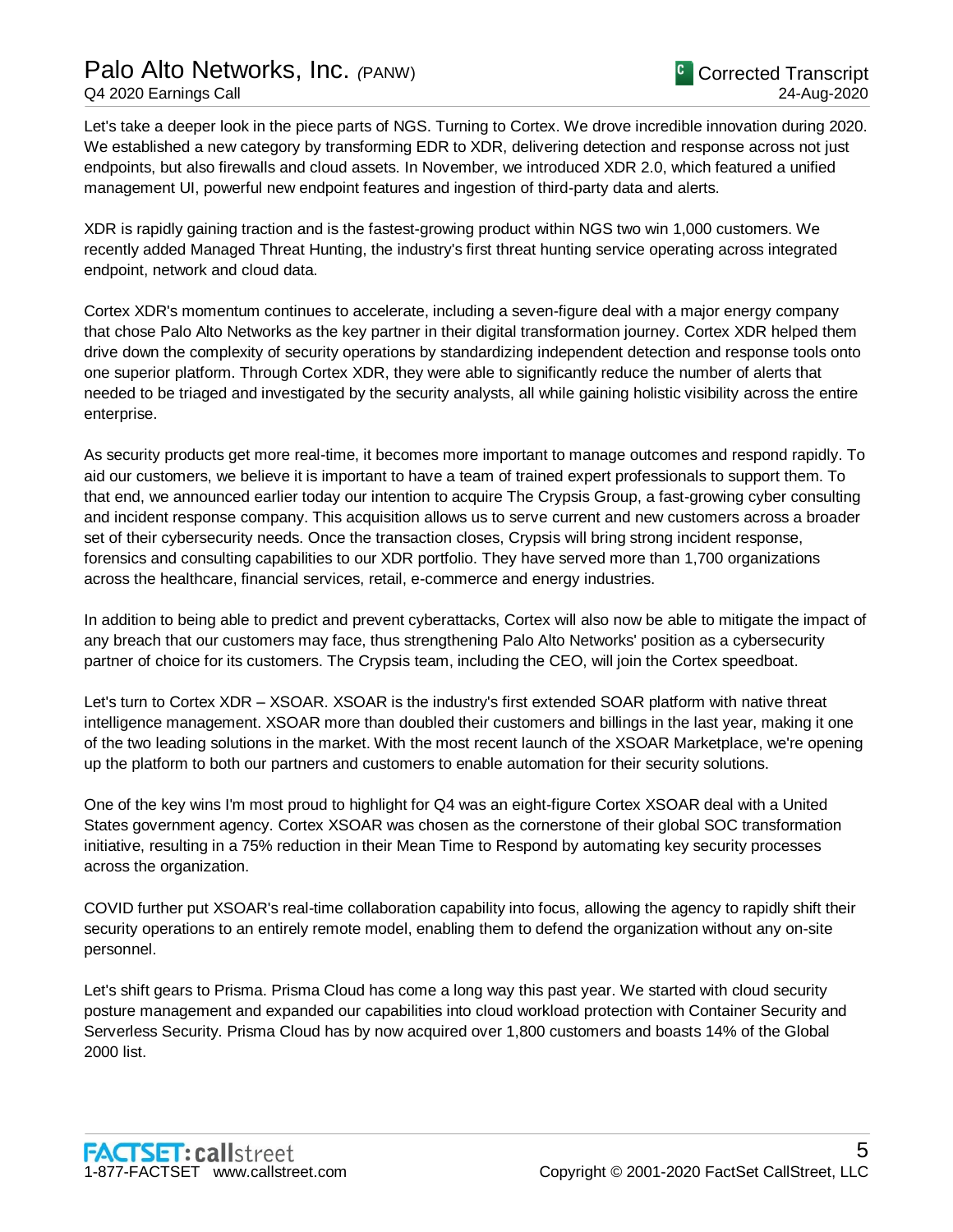Our integrated platform approach in cloud security is working. We signed a seven-figure deal with a Fortune 10 company who will be using Prisma Cloud for both cloud security posture management and cloud workload protection. Several Prisma Cloud customers are consolidating multiple solutions with our unified cloud security platform. Today, a third of our customers are using both of these modules.

We will shortly launch new cloud security modules in data security, network security and IAM security. These modules will allow us to continue to execute on our vision of creating a fully integrated cloud security platform. Prisma Cloud continues to benefit from the overall global shift to cloud computing and the customer preference for platforms. We intend to work with our customers to continue evolve this platform to serve their cloud security needs.

Let's talk about Prisma Access. Prisma Access has been through an amazing journey in the last year. Combined with our recent CloudGenix acquisition, this is the most comprehensive SASE solution in the market. Prisma Access has become a powerful security tool as our customers go through a network transformation and create robust solutions for work from home for the long-term. This is showing up in our numbers.

With the combination of Prisma Access and CloudGenix, nearly doubling their customer accounts over the past two years and achieving \$90 million in billings in our fiscal fourth quarter. We are very excited to sign a nearly eight-figure deal with a major health care provider for Prisma Access in the fourth quarter, winning against the competitor by providing clear evidence that our solution provides the most effective security for their needs.

Additionally, we saw a very strong conversion of Prisma Access trials that were launched in response to COVID and work from home. A notable example is a major enterprise that called us on the first Friday of COVID lockdown because their data center lacked sufficient bandwidth for all of their remote employees. By Monday, they had 1,000 users up and running and by Wednesday, they had shifted enough users that the pressure on the data center was relieved. This quickly became their secure work-from-home solution and they are now looking to extend Prisma Access out to all branch offices replacing their existing provider.

We have many more similar examples of customers converting from Prisma Access trials, and we're delighted to have been able to help companies and the people remaining productive during these challenging times.

While NGS is an important part of our go-forward strategy, we are equally proud of our progress and success of our firewall business. Recognized as an eight time Gartner Magic Quadrant leader, we continue to relentlessly innovate to stay ahead of the pack. We continue to believe that firewall capability is essential and needs to evolve to deliver capability across all customer needs. Hence, we've been offering a consistent approach in our hardware, software and now containerized firewalls, and are also able to deliver them in the cloud with Prisma Access.

We introduced our new PAN-OS 10.0 that feature the industry's first machine learning-based powered nextgeneration firewall with advanced telemetry capabilities, the ability to secure containers, simplified decryption and many more groundbreaking features. To truly enable the firewall platform, we have worked on services that work seamlessly as part of our platform. The launch of IoT security subscription is our most recent example.

In the last 18 months, we have doubled our subscription offerings from four to eight, DNS Security, which was launched in Q3 2019 has been our fastest-growing subscription with over a 15% attach rate and now over 3,000 customers.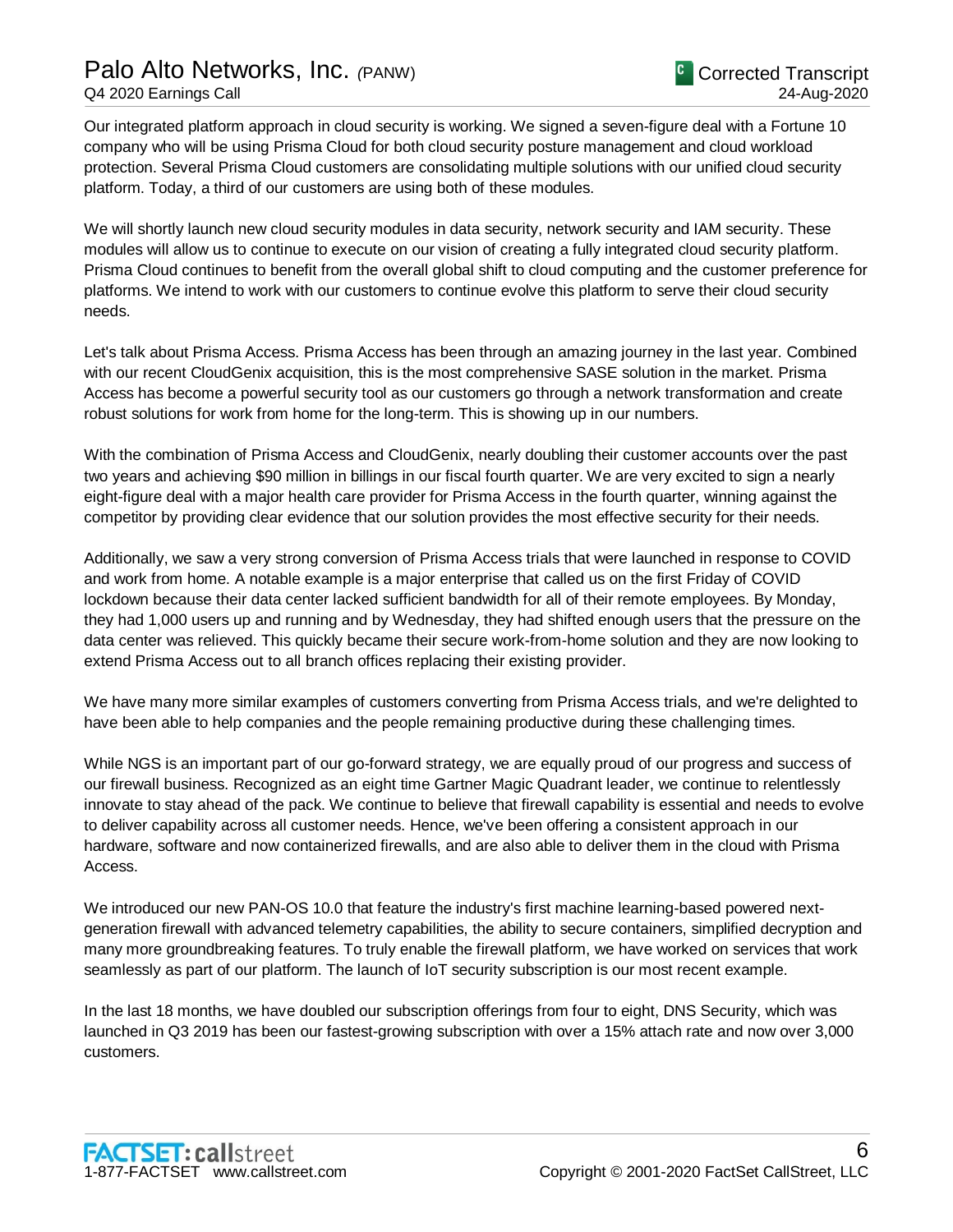Our software and next-generation firewalls continue to shine. VM-Series continues to capture new customers at a rapid rate with over 9,000 customers now using VM-Series, many of which are consumed through cloud marketplaces. And with the introduction of CN-Series, we can now apply next-generation firewalls capabilities to containerize environments in on-prem or in the cloud with consistent security and policy.

Turning to the topic of COVID-19 and its impact on both the global economy and our business, when we met with you to review our fiscal Q3 results in May, the pandemic was still in early stages. As we speak with our customers, we hear and see a range of impact and feedback. Many companies are becoming more cost and cash conscious, companies are also adapting to the new environment by accelerating investment in technologies to ensure the more dispersed work is secured.

I believe that we are in the very early stages of this acceleration and that the next several years present significant opportunities for cybersecurity as an industry and Palo Alto Networks in particular.

For our own employees, the second half of our fiscal 2020 was indelibly marked by COVID-19. We responded quickly taking rapid action to ensure the safety of our employees by establishing protocols and tools to work from home. We quickly gathered our early efforts and named it FLEXWORK, recognizing that we were in the early stages.

Today, I'm delighted to announce that we are launching the next phase of FLEXWORK to help our employees maintain health while being in productivity during COVID-19. The FLEXWORK program includes a broad range of initiatives including FLEX benefits and FLEX learn. These initiatives will ensure that our people can choose benefits that make most sense for their working family environments and follow personalized learning paths designed to help them do their jobs and manage teams remotely.

We plan to give our employees an additional allowance of \$1,000 with the choice of various flexible benefits, and over time, we intend to individualize benefits, making them an employee choice. Even with all the challenges presented by COVID, the Palo Alto Networks teams have been able to adapt and maintain focus, allowing us to post some great results.

I know we cannot sit on the progress achieved so far and we need to focus on what is ahead. As I mentioned, we are pleased with our progress so far, yet we have a lot of work ahead of us. The macro environment, while better than we anticipated, is still uncertain.

Here is what you can expect from us in 2021, we will continue to invest in our next-generation security and security subscriptions, both through organic and inorganic means to continue our transformation journey. We will do so in a financially prudent manner as we have been able to demonstrate. We can expect us to manage our organic operating margin in line with what was achieved this year.

The work from home transition has created challenge in the industry around hardware, and we expect this trend to continue. We have been shifting our customers to software delivered security, and we plan to continue to do so. We expect most of our growth to come from software and services.

While there are some cost savings due to COVID, we are planning to reinvest those savings towards our employees. We'll be more generous over the coming years to drive this transition to a FLEXWORK environment. In the words of my friend Marc Benoit, we will be responsive to and support all of our stakeholders, not just our shareholders, because we believe that is how true value is created in the long-term.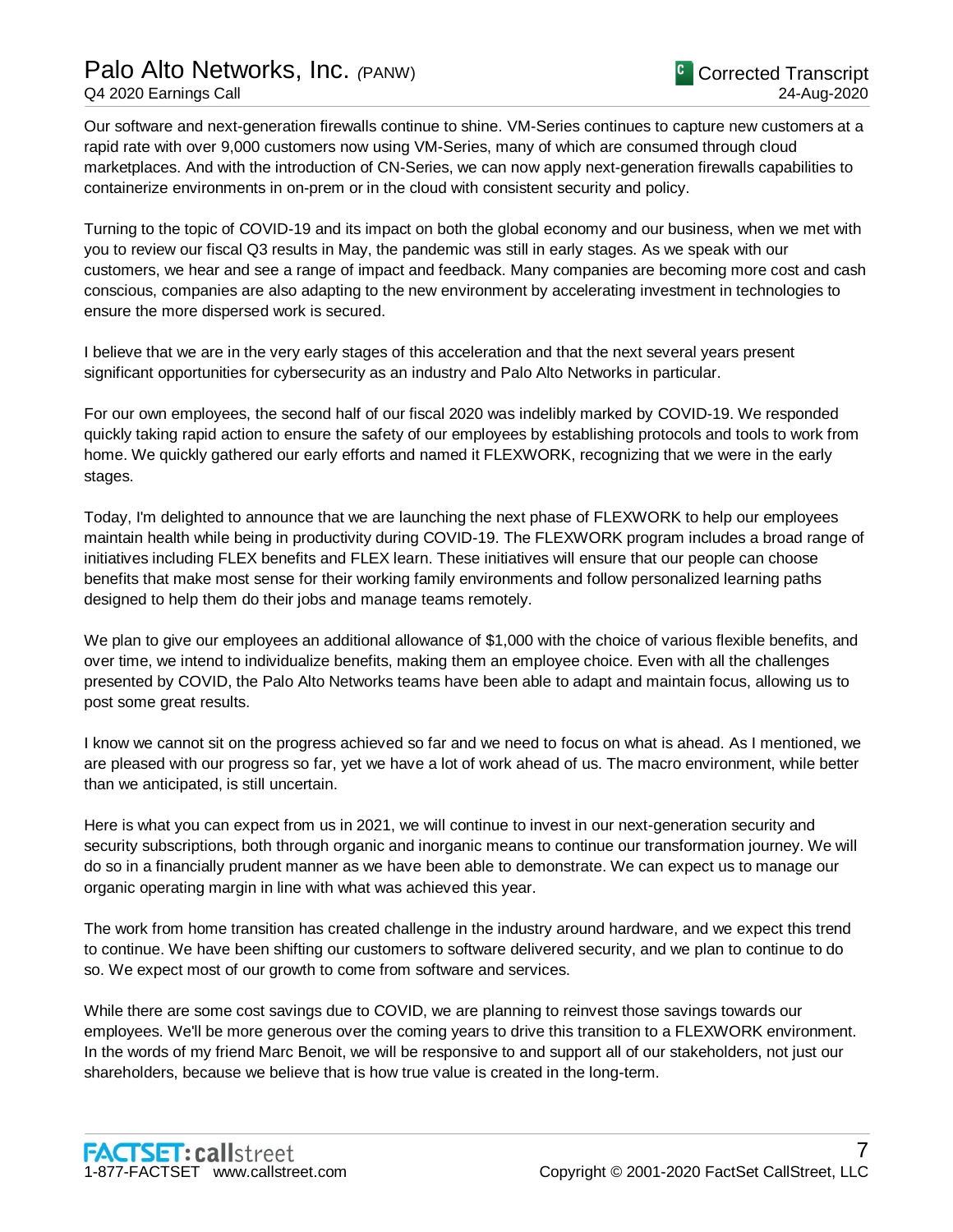I want to thank our amazing employees and partners for their contributions. Our success is only possible through our combined efforts.

Now, I want to take the opportunity to welcome Luis to Palo Alto Networks. Luis joined us almost two months ago from Amazon's AWS division and has been rapidly learning all things cybersecurity. We're extremely fortunate to have an executive of Luis' caliber to lead our CFO organization.

.....................................................................................................................................................................................................................................................................

With that, I'll turn the call over to Luis.

### Luis Visoso

Chief Financial Officer, Palo Alto Networks, Inc.

Thank you, Nikesh, for a warm welcome. While I wasn't here for the first two years of the transformation, I can clearly see that it is working and we're only getting started. I'm encouraged by the value that Palo Alto Networks can create going forward. And I look forward to meeting you in the upcoming events.

Moving on to our results, I'd like to note that, except for revenue and billings, our financial figures are non-GAAP and growth rates are compared to the prior year periods unless stated otherwise. As Nikesh indicated, we had an extremely strong finish to our fiscal year with fiscal Q4 billings of \$1.39 billion, an increase of 32% year-over-year. Our next-generation security business is performing strongly with NGS billings of \$357 million which grew 86% year-over-year.

Firewall as a platform billings, which includes physical firewalls, VMs, Prisma Access and CloudGenix grew 19%. In the fourth quarter, we beat our guidance across all guided metrics. Total revenue grew 18% to \$950.4 million. For the fiscal year, we reported total revenue of \$3.4 billion, an 18% increase year-over-year.

Looking at growth by geography, Q4 revenue in the Americas grew 18%, EMEA grew 20% and APAC grew 16%. Q4 product revenue of \$305.6 million was flat compared to the prior year. Q4 subscription revenue of \$389.8 million increased 33%. Support revenue of \$255 million increased 23%. In total, subscriptions and support revenue of \$644.8 million increased 29% and accounted for 68% of total revenue.

Turning to billings, Q4 total billings of \$1.39 billion, net of acquired deferred revenue, increased 32%, driven by strong execution across the company, work-from-home tailwinds and continued success in next-generation security.

The dollar weighted contract duration for new subscriptions and support billings in the quarter remained at approximately three years, flat year-over-year. We closed five additional Palo Alto Networks Financial Services deals enabling our business by offering greater flexibility to customers.

Our fiscal 2020 total billings were \$4.3 billion, up 23% year-over-year. Product billings were \$1.07 billion, a decrease of 3% year-over-year and represent 25% of total billings. Support billings were \$1.21 billion, up 28% and represented 28% of total billings. And subscription billings were \$2.02 billion, an increase of 40% year-overyear and represented 47% of total billings. Total deferred revenue at the end of Q4 was \$3.8 billion, an increase of 32% year-over-year.

In the fourth quarter, we continued to add new customers at a healthy clip, adding approximately 2,400 new customers in the quarter. We also continue to increase our share of wallet of existing customers. Our top 25 customers, all of which made a purchase this quarter, spent a minimum of \$55.3 million in lifetime value through the end of fiscal Q4 2020, a 35% increase over the \$40.9 million in the comparable prior year period.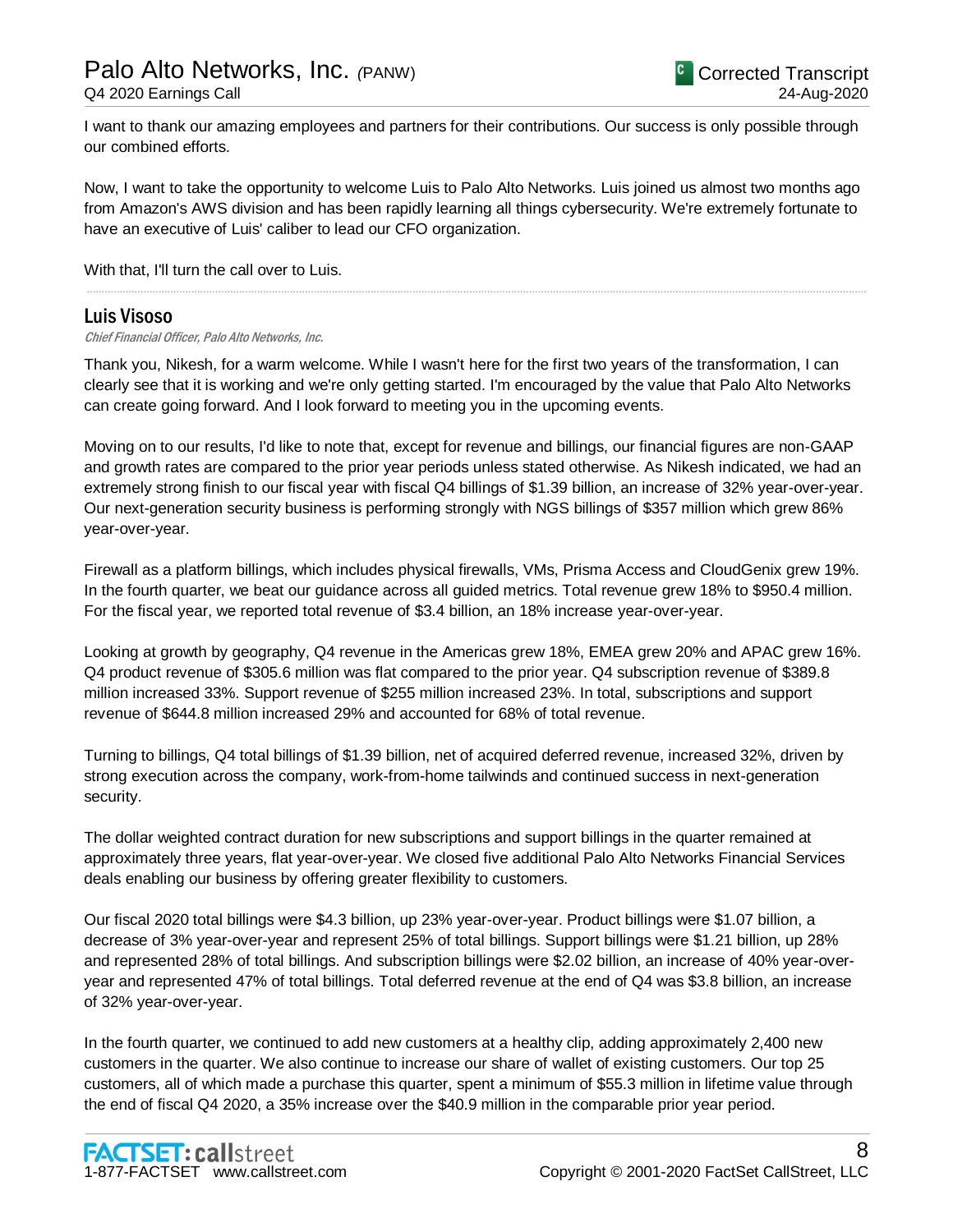Q4 gross margin was 74.3%, which was down 320 basis points compared to last year, as some of our fastestgrowing products are still gaining the scale required to have a right cost structure and higher freight costs associated with COVID. We expect these headwinds to continue into fiscal year 2021.

Q4 operating margin was 19.8%, a decline of 180 basis points year-over-year and includes the impact of approximately \$14 million of net expense associated with our recent acquisitions. For the full fiscal year 2020, operating margin was 17.6%, a decrease of 440 basis points year-over-year compared to fiscal year 2019 operating margin of 22%, and includes the impact of approximately \$23 million of net expense associated with our recent acquisitions.

We ended the fourth quarter with 8,014 employees. On a GAAP basis, for the fourth quarter, net loss increased a 183% year-over-year to \$58.9 million, or \$0.61 per basic and diluted share. For the full fiscal year 2020, GAAP net loss increased 226% year-over-year to \$267 million or \$2.76 per basic and diluted share.

Non-GAAP net income for the fourth quarter decreased 1% year-over-year to \$144.9 million or \$1.48 per diluted share. For the full fiscal year 2020, non-GAAP net income decreased 10% year-over-year to \$484.6 million or \$4.88 per diluted share. Our non-GAAP effective tax rate for Q4 was 22%.

Turning to cash flow and balance sheet items. We finished July with cash, cash equivalents and investments of \$4.3 billion. This includes net cash of approximately \$2 billion raised through the June 2020 offering of convertible senior notes due in 2025. Q4 cash flow from operations of \$333.7 million increased by 44% year-over-year. Free cash flow was \$301.9 million, up 69% at a margin of 31.8%.

Capital expenditure in the quarter was \$31.8 million. DSO was 81 days, an increase of 26 days from the prior year period, reflecting strong billings at the end of the quarter that will be collected in 2021. Lastly, in fiscal Q4, we completed a \$1 billion accelerated share repurchase transaction announced in February where we retired a total of 5.2 million shares.

For the first fiscal quarter of 2021, we expect billings to be in the range of \$1.03 billion to \$1.05 billion, an increase of 15% to 17% year-over-year. We expect revenue to be in the range of \$915 million to \$925 million, an increase of 19% to 20% year-over-year. We expect non-cash (sic) [non-GAAP] EPS in the range of \$1.32 to \$1.35 using 99 million to 101 million shares.

We do not expect Crypsis to have a material impact to Q1 results. Additionally, I would like to provide some additional modeling points. We expect non-GAAP effective tax rate to remain at 22%. CapEx will be approximately \$35 million to \$40 million.

Turning to the full fiscal year 2021, I would like to provide a few markers on how we expect to perform. We expect billings to grow in the mid-teens and revenue to grow in the high-teens with product revenue flat to slightly down year-over-year. As Nikesh mentioned, we expect flat organic operating margins as we continue to invest in NGS and our employees during COVID times. EPS is expected to grow in the low to mid-teens, as we face headwinds from lower interest income.

Lastly, we expect our annual free cash flow margin to be consistent with 2020 margin. To note, we expect Q1 free cash flow margin to be higher than the year due to strong Q4 2020 billings.

With that, I'd like to open the call for questions. David, please poll for questions.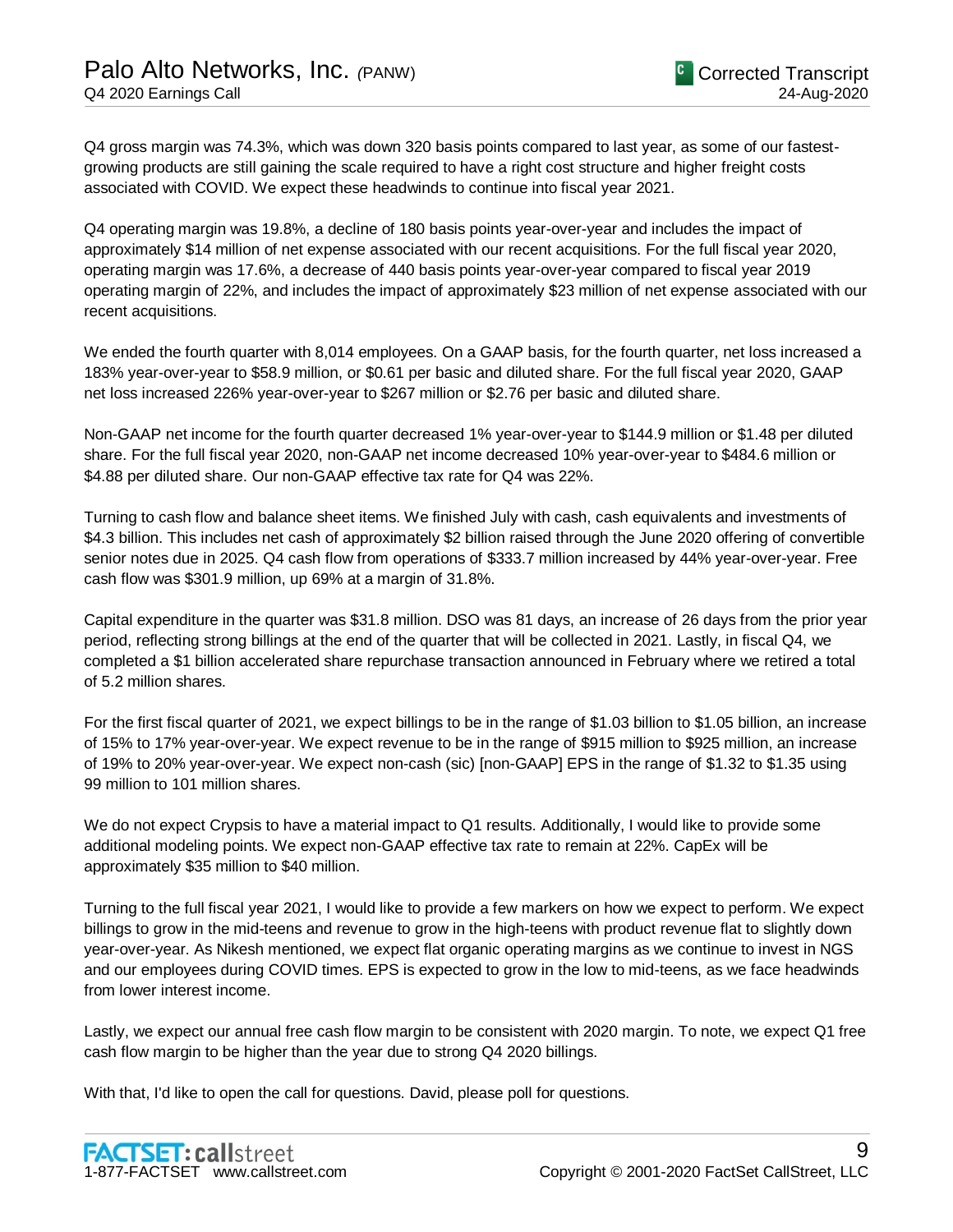# **QUESTION AND ANSWER SECTION**

#### David Niederman

David Niederman<br>Vice President-Investor Relations, Palo Alto Networks, Inc. And Alto 2001 Control of the Second Alto Networks,

Thanks, Luis. As a reminder, please limit yourself to one question in the interest of time. Our first question will come from Saket Kalia from Barclays. And our second question will come from Keith Weiss from Morgan Stanley. .....................................................................................................................................................................................................................................................................

### Saket Kalia

Saket Kalia  $A_{nab}$ st, Barclays Capital, Inc.  $Q$ 

Okay, great. Hey, guys, thanks for taking my question here. And welcome, Luis. Look forward to working with you. Nikesh, a lot to talk about on the Next-Gen Security side, but maybe just to get it out of the way and touch on the core firewall business. Can you just talk about what you saw this quarter in terms of customers' appetite for appliances, and which attached subscriptions perhaps maybe surprised you to the upside?

.....................................................................................................................................................................................................................................................................

#### Nikesh Arora

Chairman & Chief Executive Officer, Palo Alto Networks, Inc.

Well, Saket, thank you very much for your question. Look, as we've been talking about the macro environment for a while now. And a lot of customers are not in their offices. When customers are not in their office, it's very hard for hardware to be delivered or POCs to happen. So, we are calling that hardware is going to continue to be a tough business in the next 12 months. It – we saw appetite from existing customers who are expanding their state, who are getting more firewalls because they need more capacity.

You don't see as much new firewall business out there or new hardware business out there. So, we have to be very careful and cautious around it. But we are seeing that being supplemented by a lot more software-based solutions. So, you saw the success and strength in Prisma Access. You saw the success in our VMs. So we are seeing people step up and solve their problem using our software solutions more and more. And in case where they need more capacity for more VPNs or more remote users, they are expanding capacity of firewalls, or they are going through a cycle where there are some firewalls that are getting end of life, they are doing a refresh in those cases.

But in terms of subscriptions, I have to say, as I highlighted, DNS, which we launched in Q3 2019, has hit its 3,000 customers mark. We are in the process of allowing subscription capability in the future on our software firewall format. So you will see us continue to drive the subscription thing. It's an early priority, but we have a lot of expectation from IoT, because we believe that's an important need from the enterprise perspective. So we have launched B1 with our most recent ML-powered firewall, and we hope to be able to add more enhancements to IoT and make a success out of that as well. This is hard, I can see myself. I'm not used to doing this on a earnings call.

.....................................................................................................................................................................................................................................................................

.....................................................................................................................................................................................................................................................................

#### David Niederman

David Niederman<br>Vice President-Investor Relations, Palo Alto Networks, Inc. And Alto 2001 Control of the Second Alto Networks,

Great. Our next question comes from Keith from Morgan Stanley.

### Keith Eric Weiss

**Keith Eric Weiss**<br>Analyst, Morgan Stanley & Co. LLC Quarter of Analyst, Morgan Stanley & Co. LLC

Thank you, guys, for taking the question. And a very nice quarter, really impressive overall billings as well as those Next-Gen Security billings really sustaining a ton of momentum. I wanted to tack on to Saket's question.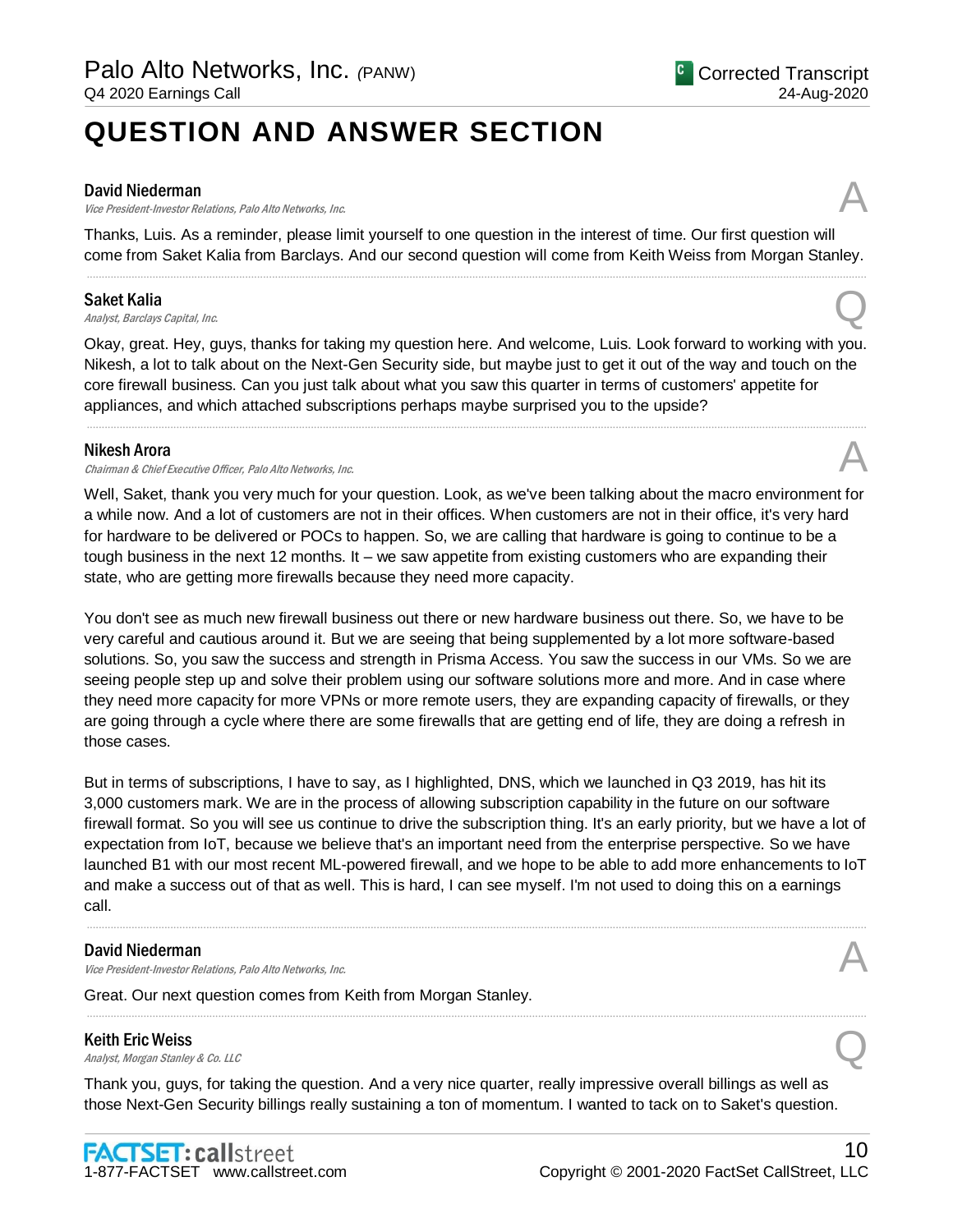And better understand, when we think about the kind of the overall firewall platform billings growing 19%, that's a very impressive number. Is there a substitution effect going on? And is there any way that you could quantify that in terms of people taking Prisma Cloud versus taking firewalls and maybe some substitution of dollars going from one side of the equation to the other versus product revenues?

.....................................................................................................................................................................................................................................................................

#### Nikesh Arora

Chairman & Chief Executive Officer, Palo Alto Networks, Inc.

Yes, I think – thanks, Keith, for the question. I think, yes, there is substitution going on. If you look at the example I highlighted in the call, where one of our customers was running out of capacity in their data center to be able to remote secure access, and we went and deployed Prisma Access. They got 1,000 people live over the weekend, they got more people live by the end next – the following week, and now they're going to go put Prisma Access across their entire state, across all their offices, and that would have been a box sale. Two years ago, that would mean more boxes in their data center running EPM. So there's clear substitution going on. Prisma Access is substituting hardware.

Now I like it because: a, it's a software form factor, which means we can update and upgrade that software on a more regular basis and hardware, the customer has to do the updates and upgrades, and which is where the security risk comes in. So for us, having software form factors out there is a long-term amazing total cost of ownership benefit, not just for us, but our customers, allow us to keep updating security as we go on.

So yes, the substitution is happening. It's happening from the hardware format to the software format in the case of Prisma Access. Or take the case when a customer says as we at Palo Alto Networks, we have significantly shrunk our data center capacity. We basically shifted all of our own compute to Google Cloud or to AWS and when that happens, we're not deploying more hardware in our data centers, we're actually buying more cloud from the public cloud providers.

Now to protect ourselves in those situations, we're putting our VM-Series firewalls or our CN-Series firewalls in the future against our cloud incidence. And so that's, again, because we're moving to the cloud, we're substituting our own hardware purchases or our own hardware deployment with what is a containerized or a VM firewall. So in both cases, you're seeing the substitution happen. That's why we've been talking about this Firewall as a Platform number for the last 1.5 years, saying, look, pay attention to that number because when these substitutions happens some vendors, some partners or some industry players have some of those solutions not all of them and the virtue of us having all three form factors, whether a cloud-based firewall or a firewall that can operate in the hardware form factor or to Prisma Access or against the public cloud instance that allows us consistency and allows us to pitch the right firewall for the right situation.

.....................................................................................................................................................................................................................................................................

.....................................................................................................................................................................................................................................................................

#### Keith Eric Weiss

**Keith Eric Weiss**<br>Analyst, Morgan Stanley & Co. LLC Quarter of Analyst, Morgan Stanley & Co. LLC

Okay. Understood. That's very helpful. Thank you.

#### David Niederman

Vice President-Investor Relations, Palo Alto Networks, Inc.

Our next question will come from Phil Winslow from Wells Fargo. Then we'll have Walt Pritchard from Citigroup. .....................................................................................................................................................................................................................................................................

Philip Winslow **Philip Winslow**<br>Analyst, Wells Fargo Securities LLC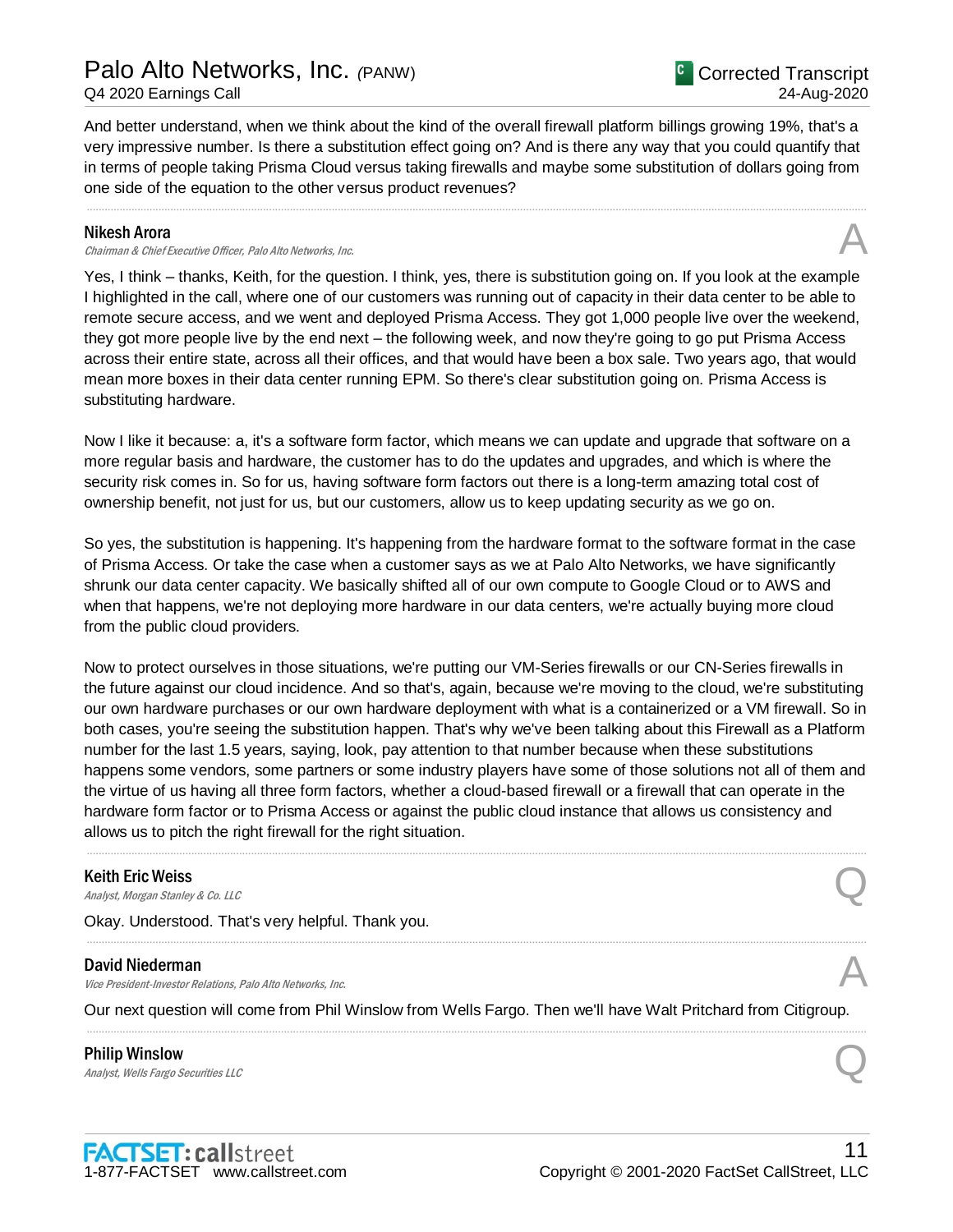# Palo Alto Networks, Inc. *(*PANW)

Q4 2020 Earnings Call

<sup>C</sup> Corrected Transcript 24-Aug-2020

Great. Thanks for taking my question, and hey, congrats on a strong quarter. I wanted to focus in on just the goto-market efforts. I wonder if you can give us an update heading into this fiscal year, how you fee about sales productivities, sales capacity and also just the incentive structure? And anything you're changing this year, any priority focuses for fiscal 2021?

.....................................................................................................................................................................................................................................................................

.....................................................................................................................................................................................................................................................................

.....................................................................................................................................................................................................................................................................

#### Nikesh Arora

Chairman & Chief Executive Officer, Palo Alto Networks, Inc.

We're going to make sure that we don't do what we did two years ago. That's your question.

### Philip Winslow

**Philip Winslow**<br>Analyst, Wells Fargo Securities LLC

Yeah.

other.

### Nikesh Arora

Chairman & Chief Executive Officer, Palo Alto Networks, Inc.

It's – I don't want to use the word unprecedented because I think it's been used too often. But launching it – right now, we're going through our sales kickoff. It's – we've gone from a three-day event, which used to be physical last year in Vegas, and I'm not missing Vegas. But is turning to a six-week learning journey and we're instrumented everything online, where people have to go through the learning process, and they're going to upload their video pitches up into a platform and each of them are going to rate each other and critique each

So, we are all learning with the times in terms of how to go sort of initialize a sales force in new fiscal year. And I think, we're – our teams are doing a really good job of making that happen. So from that perspective, I am not concerned about our ability to go out there and create the opportunities from our sales teams. I think the real question going into next year is how do we continue maintain the momentum. And as I've said, we intend to keep investing in our transformation that we've done so far with next-generation security. We're all very pleased.

If you'd asked me at the Analyst Day two years ago, what did – a year ago, what did I think where the biggest risk was? My biggest risk was, can we get to \$805 million of billings for next-generation security because they're all sort of somewhat fledgling businesses we bought. We're going to integrate them. We're going to go and convince customers that this is the right way to go buy cybersecurity. And \$928 million of billings which us was a welcome surprise also for us in a good way, our teams love the products, our customers are loving the products.

So we're just going to try and keep that momentum going into next year. All of our sales tweaks or commission tweaks or go-to-market tweaks that we make are going to be aligned towards meeting the objectives that we set out to ourselves. So, we're hoping not to make any major shifts yet keep doing and investing in the direction that the teams have shown success in so far.

.....................................................................................................................................................................................................................................................................

.....................................................................................................................................................................................................................................................................

#### Philip Winslow

**Philip Winslow**<br>Analyst, Wells Fargo Securities LLC

Great. Thanks, Nikesh. And should we expect Nir to drop an electronic flute album coming fiscal year?

#### Nikesh Arora

Chairman & Chief Executive Officer, Palo Alto Networks, Inc.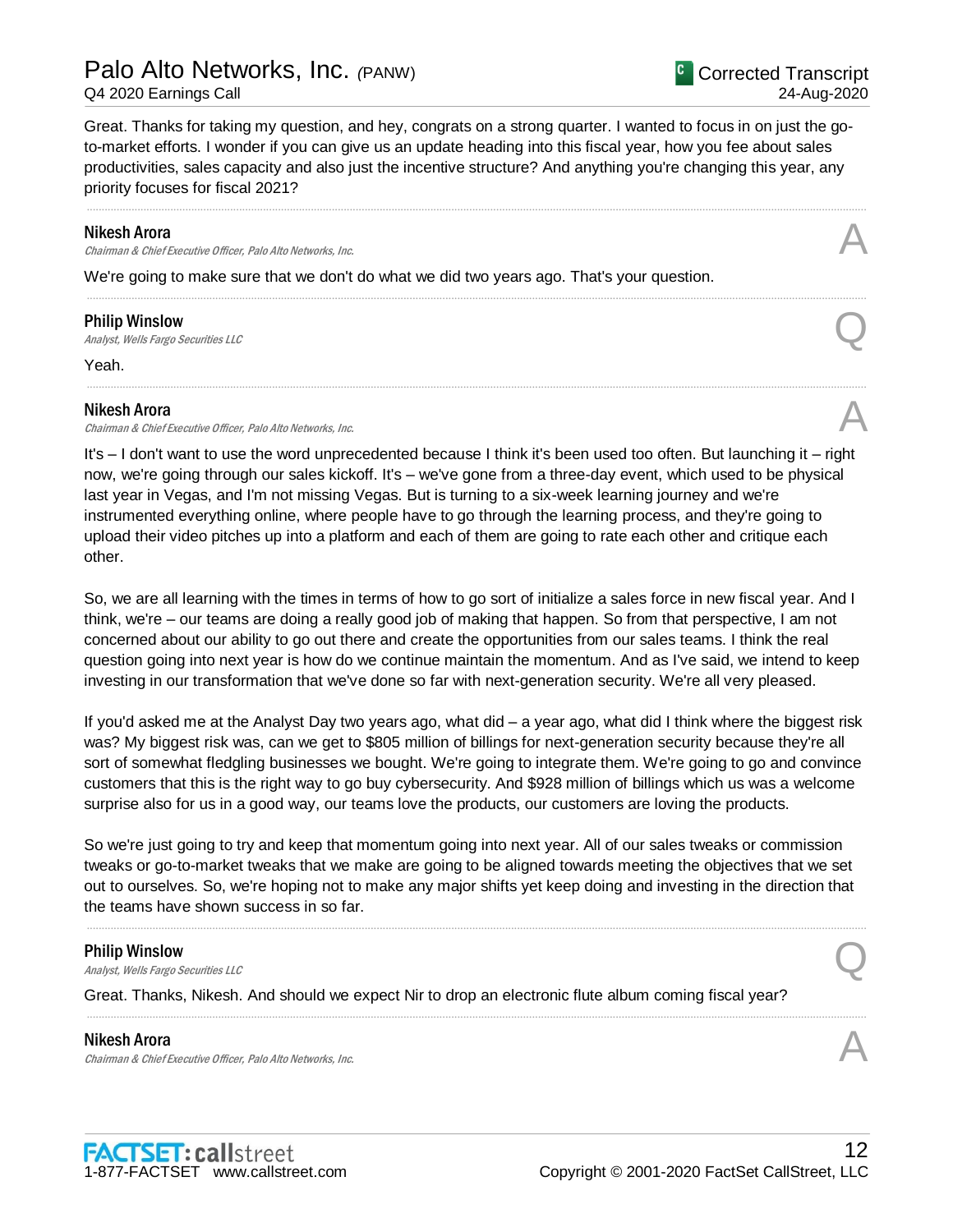13

No, that video was sent to me by an employee two days ago and it was very sort of amazing that they put it together. We thought it was a worthwhile thing to show. And I don't even know where or when Nir was caught playing the electric flute.

.....................................................................................................................................................................................................................................................................

.....................................................................................................................................................................................................................................................................

.....................................................................................................................................................................................................................................................................

.....................................................................................................................................................................................................................................................................

.....................................................................................................................................................................................................................................................................

# Philip Winslow **Philip Winslow**<br>Analyst, Wells Fargo Securities LLC

Awesome. Thanks, guys.

#### Nikesh Arora

Chairman & Chief Executive Officer, Palo Alto Networks, Inc.

There's a video of my son trying to jump on my back while working out, so...

#### Philip Winslow

**Philip Winslow**<br>Analyst, Wells Fargo Securities LLC

Awesome. Well, thanks, guys.

#### David Niederman

David Niederman<br>Vice President-Investor Relations, Palo Alto Networks, Inc. And Alto 2001 Control of the Second Alto Networks,

Great. Can we go to Walt from Citigroup please?

#### Walter H. Pritchard

Walter H. Pritchard  $\bigotimes$ <br>Analyst, Citigroup Global Markets, Inc.

Hi, thanks. Yes, I am here. So just a question on margins, I guess, you took on pretty significant margin dilution in fiscal 2020. Could you help us understand the puts and takes around margins as we head into 2021? And especially, you've seen that revenue on those acquisitions, it sounds like, ramp quite a bit and take care of some of that dilution. Can you help us understand where the incremental investments are going relative to keeping those margins flat?

.....................................................................................................................................................................................................................................................................

#### Nikesh Arora

**Nikesh Arora**<br>Chairman & Chief Executive Officer, Palo Alto Networks, Inc.  $\mathcal{A}$ 

1-877-FACTSET www.callstreet.com

**FACTSET: callstreet** 

Yes. Well, I think if you think about the success in NGS, so what we did was we deployed a speedboat model, which was we created a dedicated sales team that was helping us sell Prisma Cloud and helping us sell Cortex and Cortex XSOAR. And now what we're doing is we're trying to; a, keep that momentum. We saw that we grew that number 105% and that requires us to make sure we continue to invest in our sales team which can actually go compete with some of the other players in the market and go into hand-to-hand combat for some of the larger deals.

What we've also done is we're deploying that capability across our entire core sales team what they are able to take the products and done with it. So we track very carefully how people are spending time and how much of our new products they are able to sell. So we're glad that the proportion of our sales teams that are able to sell nextgeneration security continues to rise, which is a good thing. But we continue to hope to make investments in that direction.

The other part, which Luis alluded to, is that as we see ramp-up in next-generation security because there is significant amount of deployment expense and consulting expense, which is a one-time expense that happens early in the life cycle of us deploying this product, you see that we have some compression in the first year of the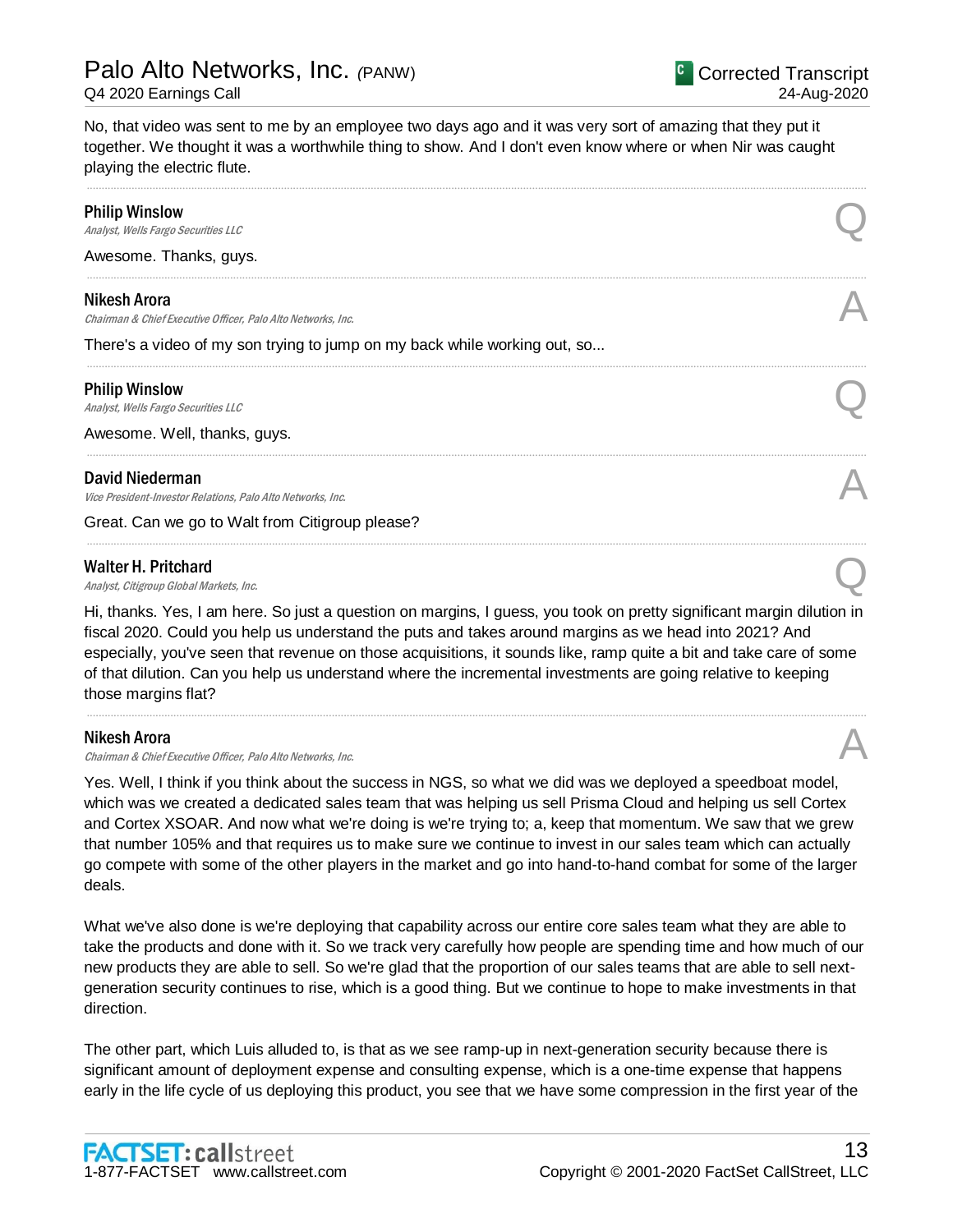margin, both on the gross margin, the operating margin, both sides when we deploy the services. So it's really – you're seeing the margin impact of the significant ramp-up of our growth in next-generation security. Luis, do you want to add something?

.....................................................................................................................................................................................................................................................................

.....................................................................................................................................................................................................................................................................

.....................................................................................................................................................................................................................................................................

#### Luis Visoso

**Luis Visoso**<br>Chief Financial Officer, Palo Alto Networks, Inc.  $\mathcal{A}$ 

No, I think you covered it well, Nikesh, nothing to add.

### Walter H. Pritchard

Walter H. Pritchard  $\bigotimes$ <br>Analyst, Citigroup Global Markets, Inc.

Okay. Thank you.

#### David Niederman

David Niederman<br>Vice President-Investor Relations, Palo Alto Networks, Inc. And Alto 2001 Control of the Second Alto Networks,

Great. Our next question will come from Fatima Boolani from UBS. And following Fatima, we'll have Sterling Auty from JPMorgan. .....................................................................................................................................................................................................................................................................

# Fatima Boolani **Fatima Boolani**<br>Analyst, UBS Securities LLC

Great. Good afternoon, everyone. Thanks for taking my questions. Either for Nikesh or Luis, nice to meet you. I wanted to drill into your fiscal 2021 outlook. Appreciate sort of the high level trajectory of the key metrics in the business. But as I triangulate between near triple-digit growth in your NGS portfolio, which is now a fifth of the mix. As I think about the software business contribution accelerating and even substituting for hardware. I'm wondering, what's maybe underpinning some of your conservatism on a mid-teens outlook? We'd love to get some of your puts and takes and your thought process behind that outlook relative to the 32% you did this quarter?

#### Luis Visoso

**Luis Visoso**<br>Chief Financial Officer, Palo Alto Networks, Inc.  $\mathcal{A}$ 

Yeah. Thank you for the question. Nice to meet you. I think they are – we should take into account two factors. One is the strong performance of Palo Alto Networks, right? So we're performing very strongly and you see that in our Q4 results and you see that in our guidance in Q1. But we – there is still a lot of uncertainty out there and we want to be prudent as we give guidance for the year or as we set up framework for the full year. So we just want to be prudent as we think about it just given the uncertainty.

.....................................................................................................................................................................................................................................................................

.....................................................................................................................................................................................................................................................................

.....................................................................................................................................................................................................................................................................

#### David Niederman

Vice President-Investor Relations, Palo Alto Networks, Inc.

1-877-FACTSET www.callstreet.com

**FACTSET: callstreet** 

Great. Our next question comes from Sterling Auty from JPMorgan.

#### Sterling Auty

Sterling Auty<br>
Analyst, JPMorgan Securities LLC

Yeah. Thanks. Hi, guys. So I want to drill into the acquisition of Crypsis. So we're watching FireEye actually separate their product business from their services business. And I just want to make sure, is there an intention with this acquisition to have the incident response actually drive follow through purchasing of product? Is that what you're looking to accomplish with it or is it a different strategy in terms of the acquisition?

.....................................................................................................................................................................................................................................................................





14

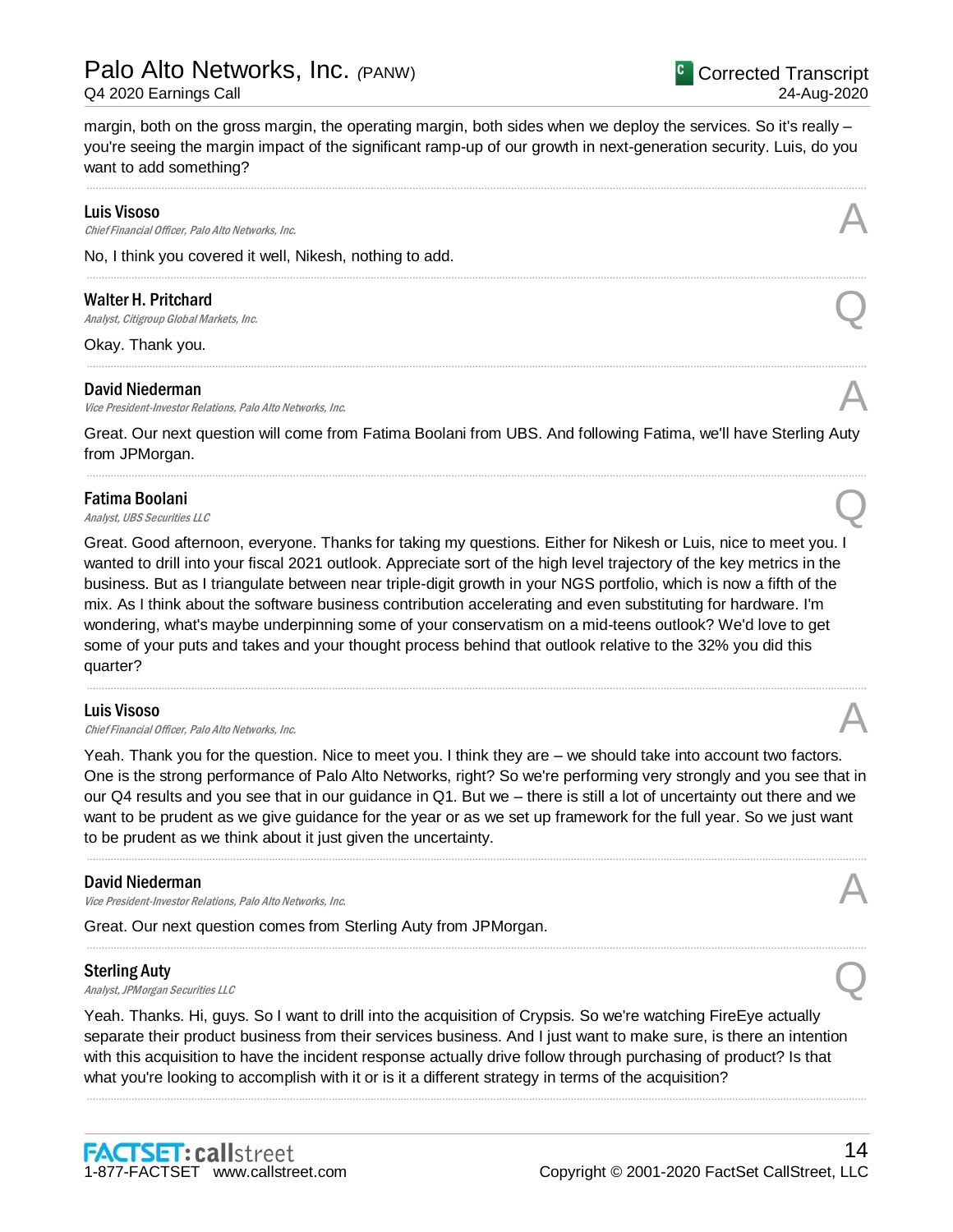#### Nikesh Arora

Chairman & Chief Executive Officer, Palo Alto Networks, Inc.

Sterling, that's a great question, and I would not comment on FireEye. But we have noticed when it comes to XDR, the customers are both excited about having a managed capability around it, as well as you've noticed that in the case of incident response, typically, if you have a good set of products and those products help you protect in that or help you diagnose during that incident, the customers are reasonably keen on deploying those products on a larger scale.

We've experienced that with XDR even without having incident response team. We've been called in by many of our large customers in certain cases where we've gone on a sort of – on a partnership basis gone and helped them in the case of an incident or in the case of a breach. And almost all times, invariably, we – the customers had actually embraced XDR and deployed it in large numbers.

So we've noticed that, and we believe that, if we had a team that was being sort of canvased and asked to come in and do – help in, in this case, Crypsis has done 1,700 such responses from an incident perspective, we think the upsell or cross-sell possibility for XDR, if it's the right product, in that incident is huge. So we think this will significantly allow us to amplify our success in XDR in the future.

.....................................................................................................................................................................................................................................................................

.....................................................................................................................................................................................................................................................................

.....................................................................................................................................................................................................................................................................

#### Sterling Auty

Sterling Auty<br>
Analyst, JPMorgan Securities LLC

Understood. Thank you.

#### David Niederman

Vice President-Investor Relations, Palo Alto Networks, Inc.

Our next question will come from Catharine Trebnick from Colliers, and then we'll have Patrick Colville from Deutsche Bank.

# Catharine Trebnick **Catharine Trebnick**<br>Analyst, Colliers Securities LLC

All right. Nice quarter, gentlemen, and thank you for taking my question. During the quarter, several of the IT executives I spoke to talked a lot about Microsoft and their data firewall. Could you really drill down for us on your capabilities versus theirs and where do you think they are in achieving growth through their data firewall? Thank you.

.....................................................................................................................................................................................................................................................................

.....................................................................................................................................................................................................................................................................

#### Nikesh Arora

Chairman & Chief Executive Officer, Palo Alto Networks, Inc.

Thank you for asking the question. And I was hoping that there would be a question which I can point to Lee because he's wearing his nice clean shirt today. So, Lee?

#### Lee Klarich

**Lee Klarich**<br>Chief Product Officer, Palo Alto Networks, Inc.  $\mathcal{A}$ 

Thank you, Nikesh. Good question, Catharine. What we have seen relative to the cloud providers is they – it's very important to them to have a set of security capabilities that helps remove certain obstacles for getting customers to consume more and more cloud, but not necessarily going to the level of true enterprise class. And I think that's the underpinning of our success with VM-Series and the just recently released CN-Series, Prisma Cloud as well. We're really focused on bringing the enterprise-class capabilities that our customers expect in a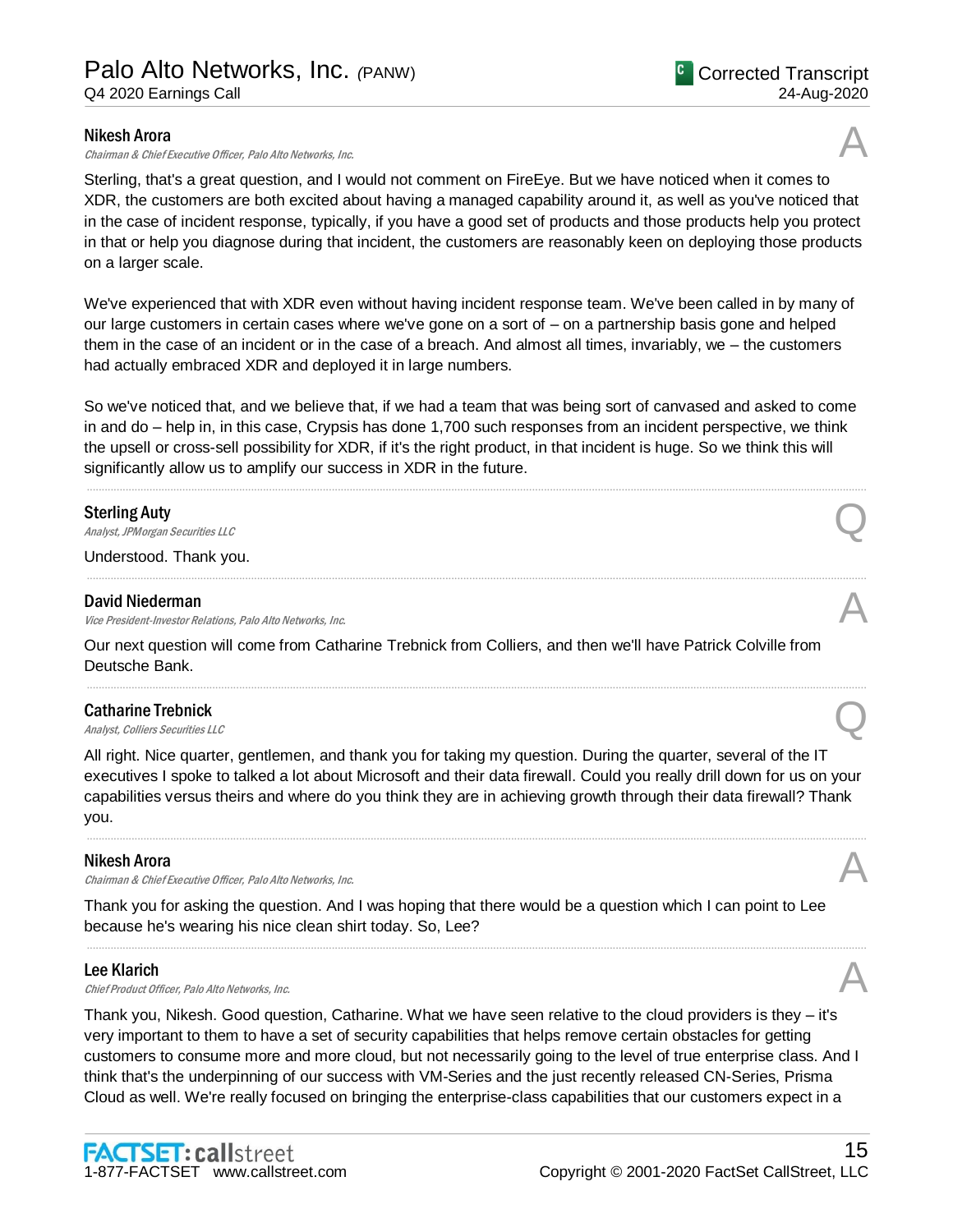much more tightly integrated fashion and being able to then take those capabilities and go multi-cloud as well as hybrid cloud.

And so, one of the key differences in our approach is our ability to support our larger customers as they have multi-cloud strategies, whereas the cloud providers themselves are almost by definition going to be single cloud in their solutions.

.....................................................................................................................................................................................................................................................................

.....................................................................................................................................................................................................................................................................

#### David Niederman

Vice President-Investor Relations, Palo Alto Networks, Inc.

Great. Now, we will have Patrick Colville from Deutsche Bank.

# Patrick Colville **Patrick Colville**<br>Analyst, Deutsche Bank  $\bigotimes$

Hey, thank you for taking my question, and congrats on a great quarter. Can we just talk about the products, fiscal 2021 kind of color you gave? I appreciate the world is changing. We're going to more software-driven world, nonetheless hardware. But the guidance you gave is suggestive of kind of market share bleed to Fortinet and Checkpoint. And so just any thoughts around does that matter, are you guys now more focused on the kind of software components? Just to help us, I guess, get your thinking around the hardware side and what used to be the core business.

.....................................................................................................................................................................................................................................................................

#### Nikesh Arora

Chairman & Chief Executive Officer, Palo Alto Networks, Inc.

Yes. I think, Patrick, thank you for the question. I don't get to the same conclusion. So the way we think about the firewall platform, as you see, we consider a situation where we sell Prisma Access could have been a hardware situation. And if you sold Prisma Access with CloudGenix and SD-WAN solution, we think that's a like-for-like deal where we're not losing market share. And the reason we've been talking about Firewall as a Platform for last yearand-a-half or so is, when we look at market share from the firewall perspective and say, am I selling more firewalling capability than the industry growth rate, I think the industry growth of firewalls is in the low-single-digit range. And if we can deliver Firewall as a Platform growth rates in the high teens, that's a good outcome for us.

So, we grew Firewall as a Platform at 19%, industry profit grew 3%, 4%. We think we took share. I took share with software, which I think is, in the long term, much better outcome for us, because it allows us to keep our customers in a better situation. And also, it's not a hardware-dependent business where there's more risk.

So, we don't – you don't get to the same conclusion on loss of market share. As long as I'm growing Firewall as a Platform in the ranges that we have, I think, we're taking share, we may be shifting share to the earlier question from hardware to software, but we don't have any intention of losing any share to anybody in the market. Hopefully, we intend to gain share in the market. And I think you have to look at it more holistically across what Zscaler is doing, what Checkpoint is doing, what Microsoft Firewalls are doing, what our firewalls are doing.

And if you look at that as a total firewall market, we want to be growing that – share that by. And even in the current environment, as I've said, it's very hard to go deploy hardware or sell hardware to customers because many of them are not there in the office to take delivery and do a proof-of-concept even. So, we're delighted that we have software form factor to be able to sell them in this environment and deploy them remotely because that's what the customers are looking for right now.

.....................................................................................................................................................................................................................................................................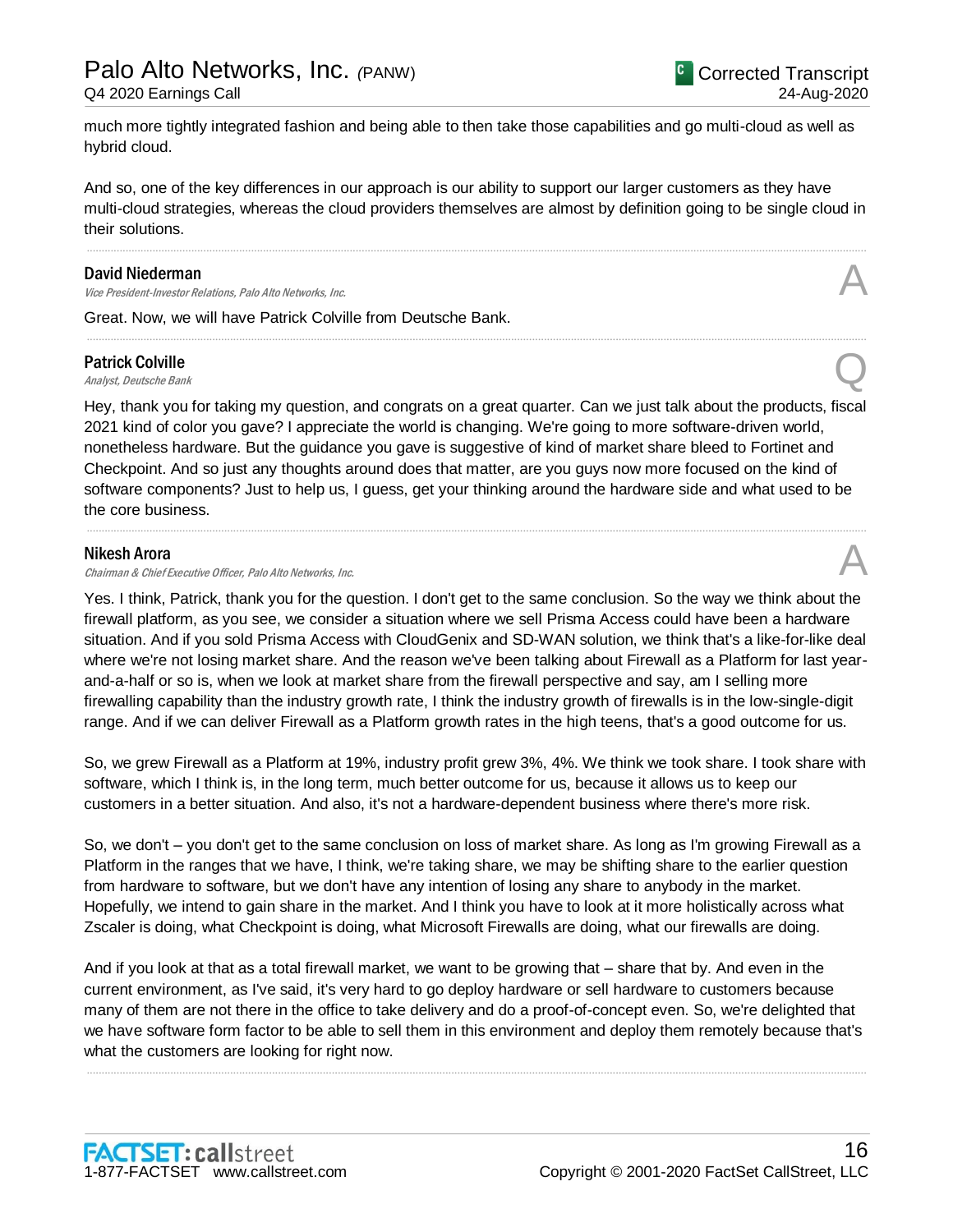Q4 2020 Earnings Call

# Patrick Colville **Patrick Colville**<br>Analyst, Deutsche Bank  $\bigotimes$

Interesting. Thanks for the color.

#### David Niederman

David Niederman<br>Vice President-Investor Relations, Palo Alto Networks, Inc. And Alto 2001 Control of the Second Alto Networks,

Our next question comes from Rob Owens from Piper Sandler. Then we'll have Brian Essex from Goldman Sachs.

.....................................................................................................................................................................................................................................................................

.....................................................................................................................................................................................................................................................................

#### Rob D. Owens

**Rob D. Owens**<br>Analyst, Piper Sandler & Co.

Great. Thanks for taking my questions. Wanted to drill down a little bit more into Prisma Cloud and some of the newer offerings that you guys discussed relative to data security, network security, and IAM. Are those products going to be from Palo Alto exclusively? Would we expect you to partner with some of the other vendors in the market? And any incremental color in terms of timing or functionality would be appreciated. Thanks.

.....................................................................................................................................................................................................................................................................

#### Nikesh Arora

Chairman & Chief Executive Officer, Palo Alto Networks, Inc.

So I'm going to give you a perspective, and I'm going to ask Lee to jump in and talk about the modules. Look, one of the points of view we have taken as we deploy our next-generation of products, whether it's cloud security or Cortex, we have tried to make sure that we give the customers the best-of-breed integrated solution for cloud security.

So, when we bought RedLock, we bought Twistlock and PureSec and Aporeto, we made sure they were integrated into one platform. The way we sell it is we go to a customer and say buy credits. Our customers buy credits to use our products. And we keep introducing these new modules within our product and as the customers experience our product, they start exploring these new modules and start using them, which keeps decrementing credit.

So, we're trying to create scale from a go-to-market perspective and provide them the best capabilities. So, towards that end, the 1,800 customers we have for Prisma Cloud, these customers are borrowing from on-prem versus cloud versions, they will have the opportunity of experiencing every one of our modules without having to come out and buy it from us. They would already have it as part of the product. And if they choose to use it, they will decrement their credits faster. So, that's our strategy.

And towards that end, we believe that the true benefit for the security solution of the customer as well as for us economically is if we don't have to go do a sort of a sales role every time that we are launching a new module because we believe cloud security is not fully developed as a platform, so we will have seven modules sometime later today, and I'll let Lee talk about the future functionality and capability.

.....................................................................................................................................................................................................................................................................

#### Lee Klarich

**Lee Klarich**<br>Chief Product Officer, Palo Alto Networks, Inc.  $\mathcal{A}$ 

Yes. So, one of the very strong points of feedback we're hearing from our customers with Prisma Cloud is our ability to give them both breadth of capability as well as depth in those capabilities is really resonating. They like the strategy of an integrated platform, delivering an increasingly comprehensive set of cloud security capabilities that they need.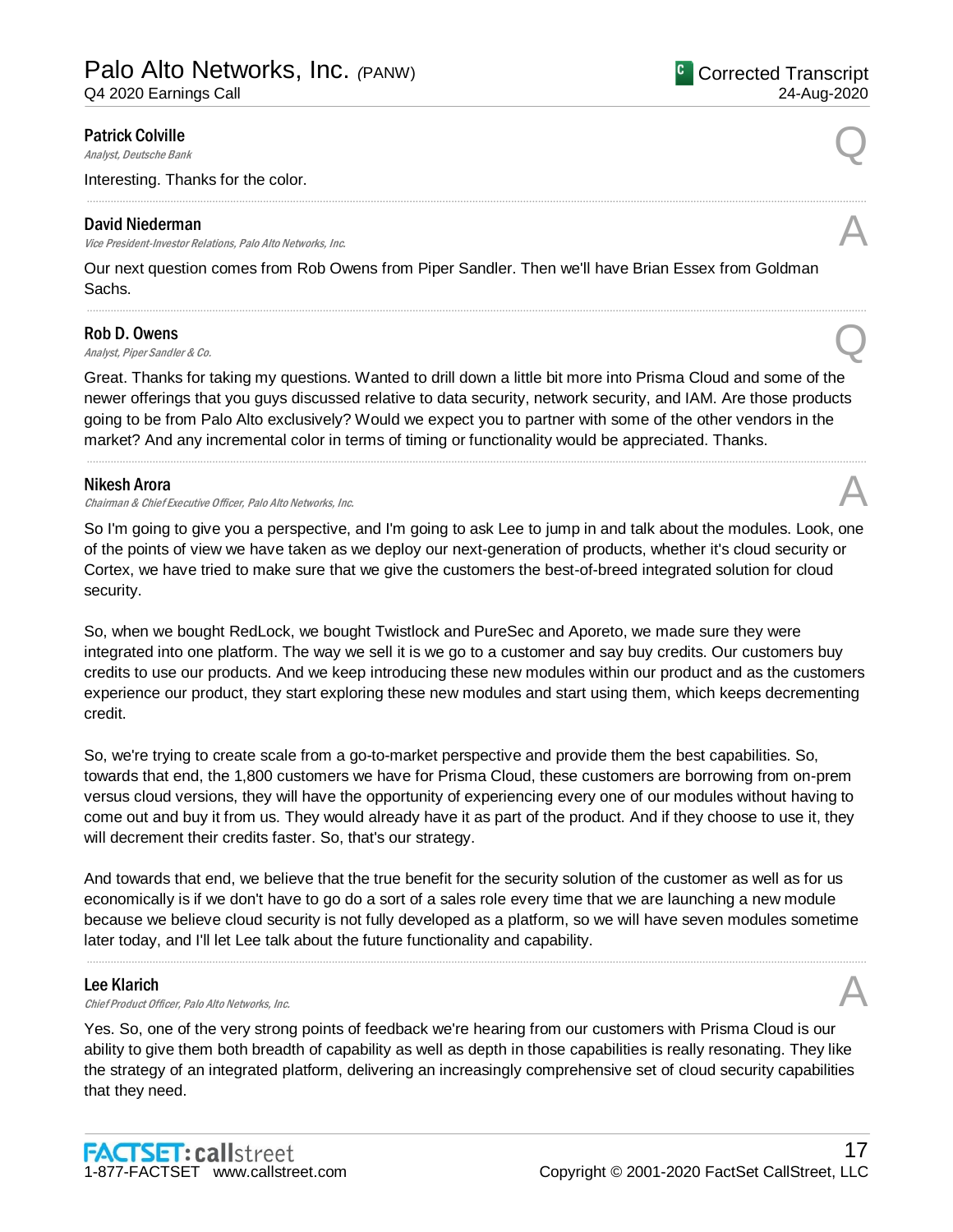# Palo Alto Networks, Inc. *(*PANW) Q4 2020 Earnings Call

So with that in mind, these three new modules that will be coming out we expect this fiscal quarter are really exciting. The first one is data security. So, this is effectively applying both DLP as well as malware scanning to cloud storage. To cloud storage, basically data breaches is one of the big challenges a lot of customers deal with. And this module will aim to address and fix that.

Second is a module focused on web application and API security. So this will play in the sort of the WAF and RASP market categories. And fully integrated leveraging the exact same agent that our customers have already deployed when using us to do container and serverless security. And then IAM security, which is focused on the cloud credentials that customers have in a really big challenge around over provisioning and commissioning of those credentials.

And so this will give visibility as well as security around how to lock those down with the right security policy. And then tying this back to what Nikesh said, as these new modules are available, our Prisma Cloud customers will simply be able to start using them and decrementing the capacity as already purchased from us making the turning on and using these new modules super simple.

.....................................................................................................................................................................................................................................................................

.....................................................................................................................................................................................................................................................................

.....................................................................................................................................................................................................................................................................

#### Rob D. Owens

**Rob D. Owens**<br>Analyst, Piper Sandler & Co.

Thanks.

#### David Niederman

David Niederman<br>Vice President-Investor Relations, Palo Alto Networks, Inc. And Alto 2001 Control of the Second Alto Networks,

Next question is from Brian Essex from Goldman Sachs.

#### Brian Essex

**Brian Essex**<br>Analyst, Goldman Sachs & Co. LLC

Great. Thank you. Thank you for taking the question. Nikesh, I just had a quick question on OS 10 and saw that you released it a few weeks ago. And I was wondering how meaningful that cycle should be relative to other releases. Is that something that customers are going to get automatically with their subscription? And how might we expect this to be rolled out throughout your installed base? Thank you.

.....................................................................................................................................................................................................................................................................

#### Lee Klarich

**Lee Klarich**<br>Chief Product Officer, Palo Alto Networks, Inc.

So the – obviously, super excited about the release and all of the capabilities, the ML-powered next-gen firewall really just infusing machine learning into the core of the product. I'd say to begin with any of our customers who have a hardware device or software form factor are able to use it. However, they need to be on some of the newer hardware platforms. So this will incent some customers who are still on older generation of hardware to want to upgrade in order to get these capabilities.

Second, this is the release that will unlock some of the newer subscriptions we talked about, including IoT security. And so there will be added incentive for our customers to get to 10.0 in order to take advantage of these new subscriptions.

.....................................................................................................................................................................................................................................................................

.....................................................................................................................................................................................................................................................................

Brian Essex **Brian Essex**<br>Analyst, Goldman Sachs & Co. LLC

Great. Thank you very much.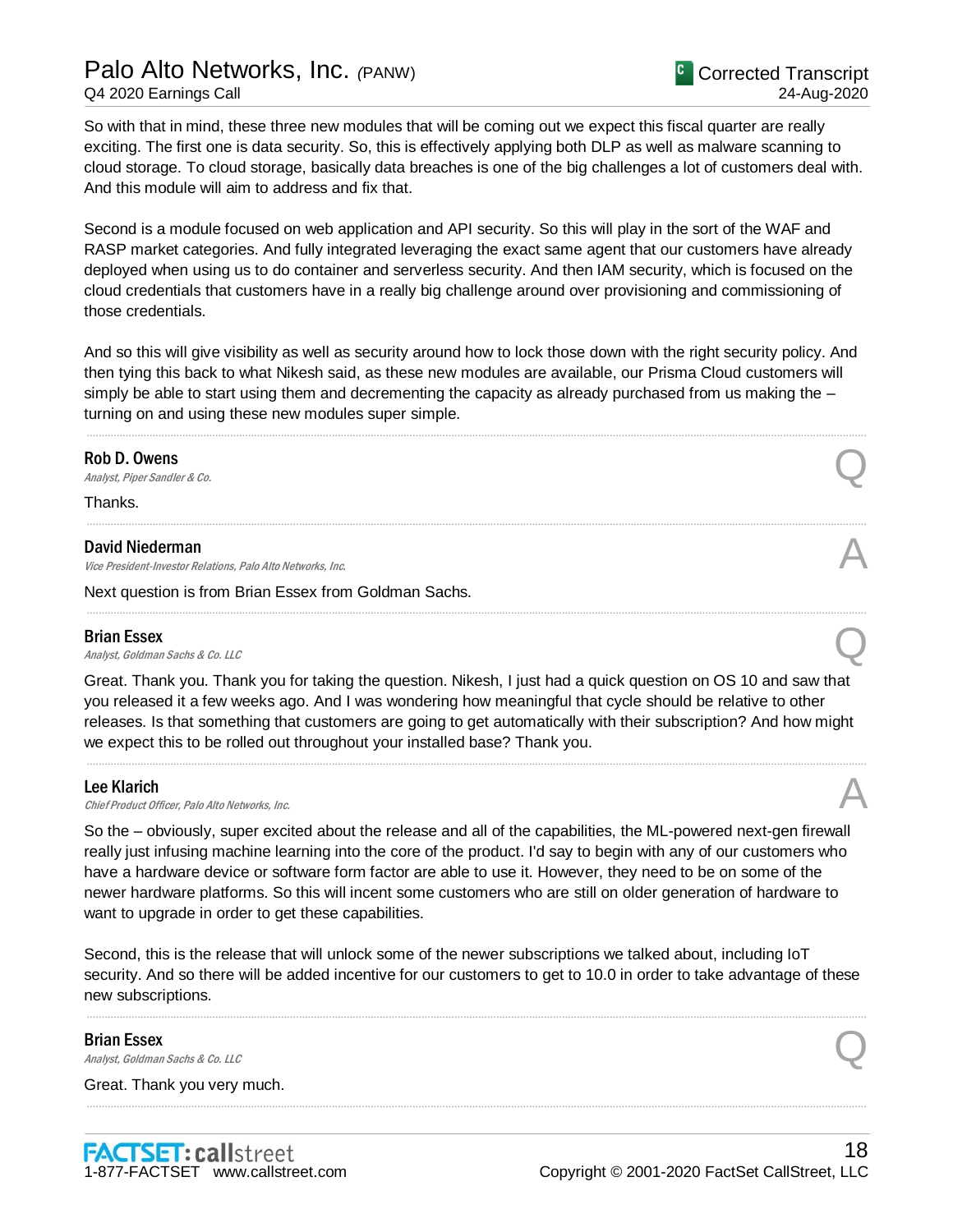#### David Niederman

Vice President-Investor Relations, Palo Alto Networks, Inc.

Our next question will come from Brent Thill from Jefferies. Following Brent, we'll have Jonathan Ho from William Blair.

.....................................................................................................................................................................................................................................................................

### Brent Thill

**Brent Thill**<br>Analyst, Jefferies LLC

Great. Nikesh, over the last year, you're now approximating well north of \$800 in M&A. We appreciate the payback that you gave us, but kind of just maybe give us a sense, do you expect this pace to continue? Or do you feel like you need to digest what you have now and you've got the core pieces to achieve would you like go forward at this point?

.....................................................................................................................................................................................................................................................................

#### Nikesh Arora

**Nikesh Arora**<br>Chairman & Chief Executive Officer, Palo Alto Networks, Inc.  $\mathcal{A}$ 

Brent, as we highlighted in the prepared remarks, we have followed a very disciplined approach. We look at – we're constantly looking at new cybersecurity capabilities in the industry. As you know that as soon as "antidote" is found towards a cyber breach tactic, the hackers start working the next way to try and figure out how to hack the customers.

So we have to be constantly on the lookout. And we've taken a very, very proactive point of view that we don't want our customers have to go integrate these solutions themselves, which is what causes the chaos in cybersecurity. So we've stepped up and said, we're going to become more and more comprehensive player in areas where we believe we can add value. So we're not going to – we don't see value in going after old red oceans where there's enough players in the market. And we're not trying to create a place to get everything. We're trying to get to a place where the product that we deliver or the platform we deliver has all comprehensive capability.

And as I've said, cloud security is not fully evolved because we are all moving to the cloud and discovering across the entire process. And our customers are having to integrate some solutions, that's why we've chosen to acquire some companies but also build these next few modules that Lee highlighted internally organically because we believe the cost of integration will be higher than doing the organic development ourselves.

So we just – we're constantly on the lookout to make sure that we are solving the problem with customer. We will continue to stay in the lookout, Brent. And all we're trying to highlight is that we're not – we're very in thoughtful when we do M&A. We look at it both from an economic and a product perspective. And so far, our track record has shown that we are able to significantly accelerate the capabilities once we acquire these companies, both from a go-to-market perspective or a product perspective and we're going to continue looking at the market from that lens.

.....................................................................................................................................................................................................................................................................

.....................................................................................................................................................................................................................................................................

#### David Niederman

David Niederman<br>Vice President-Investor Relations, Palo Alto Networks, Inc. And Alto 2001 Control of the Second Alto Networks,

Jonathan Ho, William Blair.

Jonathan Ho **Jonathan Ho**<br>Analyst, William Blair & Co. LLC



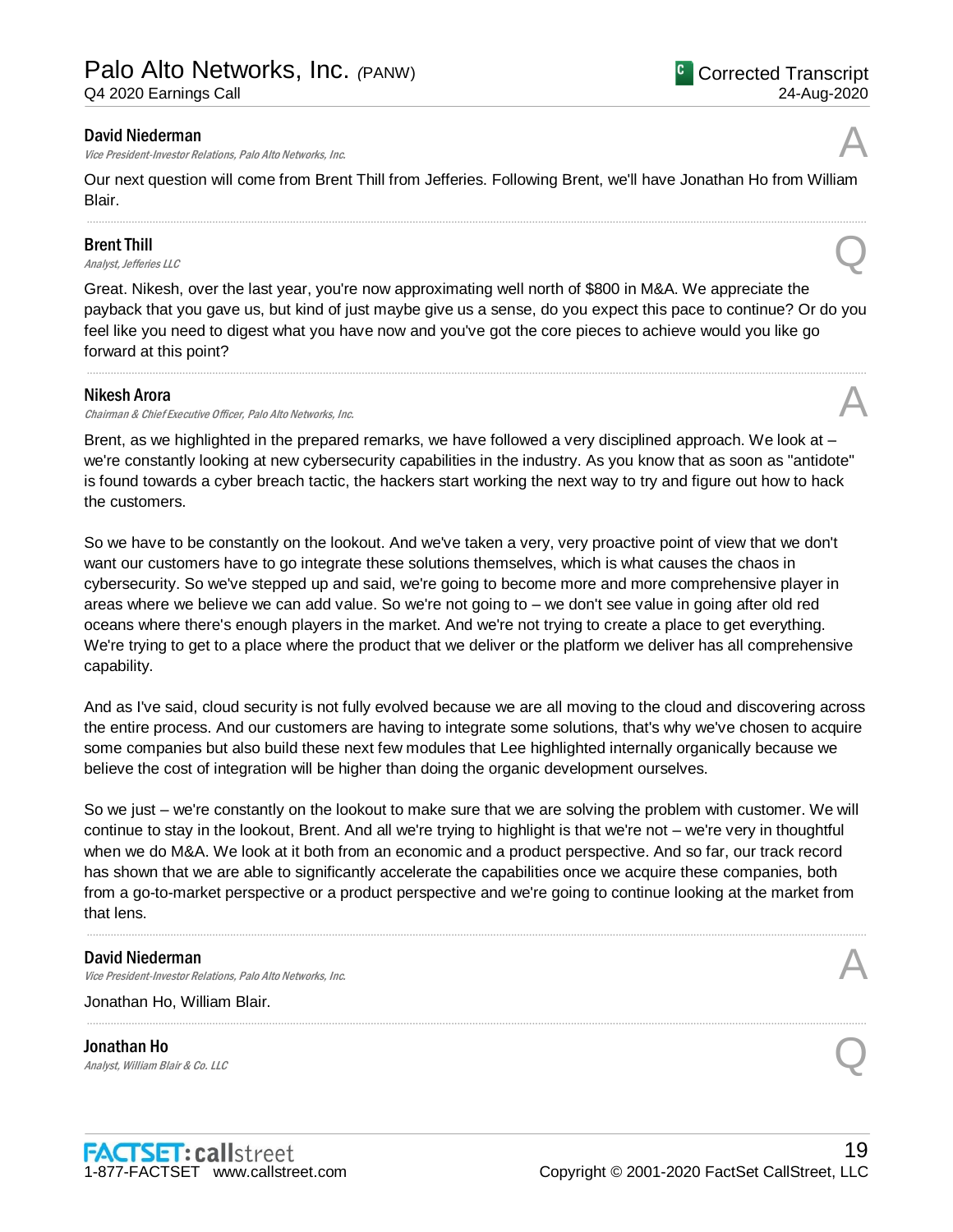Series and some of the other products in Strata?

20 Copyright © 2001-2020 FactSet CallStreet, LLC

### Lee Klarich

**Lee Klarich**<br>Chief Product Officer, Palo Alto Networks, Inc.

Hi, Jonathan. So to your first question, where we're seeing the fastest growth? I mean, I think obviously as you're seeing, we're seeing great growth across the platform. We talk about Firewall as a Platform and inclusive of Prisma Access and the newly integrated CloudGenix, Prisma Cloud, certainly with the recent acceleration of the shift to cloud. Prisma Cloud has been a fantastic cloud security platform have available for our customers to help them in that shift. And Cortex is really gaining traction both around XSOAR and XDR.

.....................................................................................................................................................................................................................................................................

.....................................................................................................................................................................................................................................................................

.....................................................................................................................................................................................................................................................................

Great. Just with Strata, can you talk a little bit about where you are seeing the fastest growth in terms of that product set? And could digital transformation maybe create a second wave of security investment around the CN-

#### David Niederman

David Niederman<br>Vice President-Investor Relations, Palo Alto Networks, Inc. And Alto 2001 Control of the Second Alto Networks,

Great. Our next question comes from Brad Zelnick, Credit Suisse. And this will be our final question.

#### Brad Zelnick

**Brad Zelnick**<br>Analyst, Credit Suisse Securities (USA) LLC

Thanks so much for fitting me in and congratulations on the momentum into Q4, very impressive. I've got an easy one for you guys. I just wanted to ask about the spike in DSOs. So it's completely natural to understand why this quarter you would see the month of July being so heavily back-end weighted. But if you were to normalize and assume a more normal linearity to this Q4, how much of this is because of extending payment terms, if at all? And what are you seeing with customers and their need to spread out payments? Thank you.

.....................................................................................................................................................................................................................................................................

#### Luis Visoso

**Luis Visoso**<br>Chief Financial Officer, Palo Alto Networks, Inc.  $\mathcal{A}$ 

Yes, that's an easy question, as you said. No, we do not expect any – from any structural changes. We do expect to get back to normal levels in Q1. This is how our billings came in Q4, but we don't expect this to be an issue going forward.

.....................................................................................................................................................................................................................................................................

.....................................................................................................................................................................................................................................................................

Brad Zelnick **Brad Zelnick**<br>Analyst, Credit Suisse Securities (USA) LLC

Okay. Thank you.

### David Niederman

Vice President-Investor Relations, Palo Alto Networks, Inc.

That concludes the Q&A portion of our call. Thank you for all your questions. Turn it back to Nikesh for closing remarks.

.....................................................................................................................................................................................................................................................................

#### Nikesh Arora

Chairman & Chief Executive Officer, Palo Alto Networks, Inc.

Thank you, again, everyone, for joining us today. Palo Alto Networks remains committed to helping our employees, partners and customers, navigate the challenges posed by global pandemic in every way we can. We're striving to empathize with those suffering from the worst impacts and then help in our communities and networks where possible.

**FACTSET: callstreet**